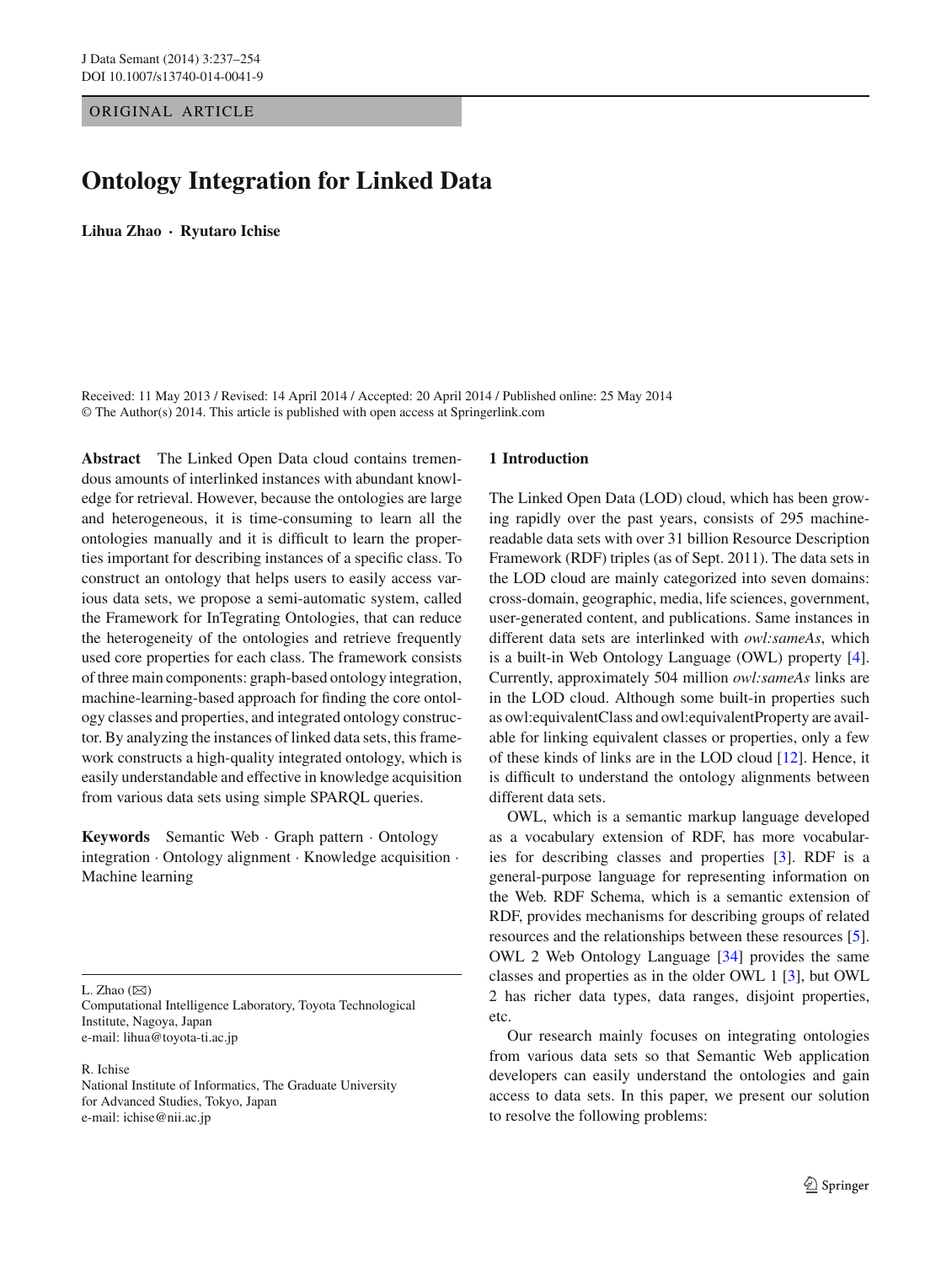<span id="page-1-0"></span>

1. Ontology Heterogeneity Problem

Data sets are published according to the Linked Data principles and also provide links to other data resources [\[4](#page-17-0)]. However, no standard ontology fits all data sets, and so the many kinds of ontologies can cause the ontology heterogeneity problem. The research in [\[10](#page-17-5)] categorized the ontology heterogeneity problem into four different types: syntactic heterogeneity, terminological heterogeneity, conceptual heterogeneity, and semiotic heterogeneity. We mainly focus on terminological and conceptual heterogeneity problems.

- The terminological heterogeneity problem occurs when the same entities in different ontologies are represented differently, e.g., openingDate vs. establishedDate and shortDescription vs. abstract.
- The conceptual heterogeneity, which is also called semantic heterogeneity in [\[9](#page-17-6)] and logical mismatch in [\[18](#page-17-7)], occurs due to the use of different axioms for defining concepts or due to the use of totally different concepts. For example, most airport instances are described with the type of db-onto:Airport that is a subClass of db-onto:Infrastructure (db-onto:Infrastructure is a subClass of db-onto:Architectural Structure). However, some airports are described using db-onto:- Building, which is a subClass of dbonto:ArchitecturalStructure.

Figure [1](#page-1-0) shows the interlinked instances of "France". All the properties (labeled on the dotted line) that are connected to gray boxes (objects) represent the name of "France" and the properties that are connected to the black boxes represent the population. To access various data sets simultaneously, we have to understand their heterogeneous ontologies in advance to achieve semantic interoperability.

2. Difficulty in Identifying Core Ontology Entities The instances of each class are described by part of the ontology properties. When the ontology is large, it is time-consuming to identify important properties used for describing instances of a specific class. Retrieving frequently used core classes and properties from various data sets can help Semantic Web developers easily understand the ontology entities used for describing instances in each data. The core ontology entities help us to construct SPARQL queries and to discover missing information in the data sets. The core ontology entities consist of top-level classes and frequently used core properties.

- Top-level class: If the data set is ontology-based, top-level classes are all the direct subClasses of owl:Thing. Otherwise, we use the top categories as top-level classes. For example, db-onto:Agent and db-onto:Place are top-level classes in DBpedia, and nyt:nytd\_geo and nyt:nytd\_org are top-level classes in NYTimes.
- Frequent core property: The frequently used properties describing instances in the data sets are considered as frequent core properties. For example, the properties db-onto:kingdom, db-onto:- class, and dbonto:family are frequently used to describe instances defined with the class of db-onto:Species.
- 3. Missing Domain or Range Information

The relations between the ontology classes and properties are described with the property rdfs:domain, which indicates that the properties are designed to be used for the instances of a specific class. Furthermore, the range information of the values can help users better understand the data sets. However, in real data sets, many ontologies have missing domain or range information. In addition to the domain and range information, we should retrieve the description of each ontology class and property to construct an easily understandable integrated ontology.

To solve the above problems, we introduce the Framework for InTegrating Ontologies (FITON), which decreases the ontology heterogeneity in the linked data sets, retrieves core ontology entities, and automatically enriches the integrated ontology by adding the domain, range, and annotations. FITON applies the different techniques listed below: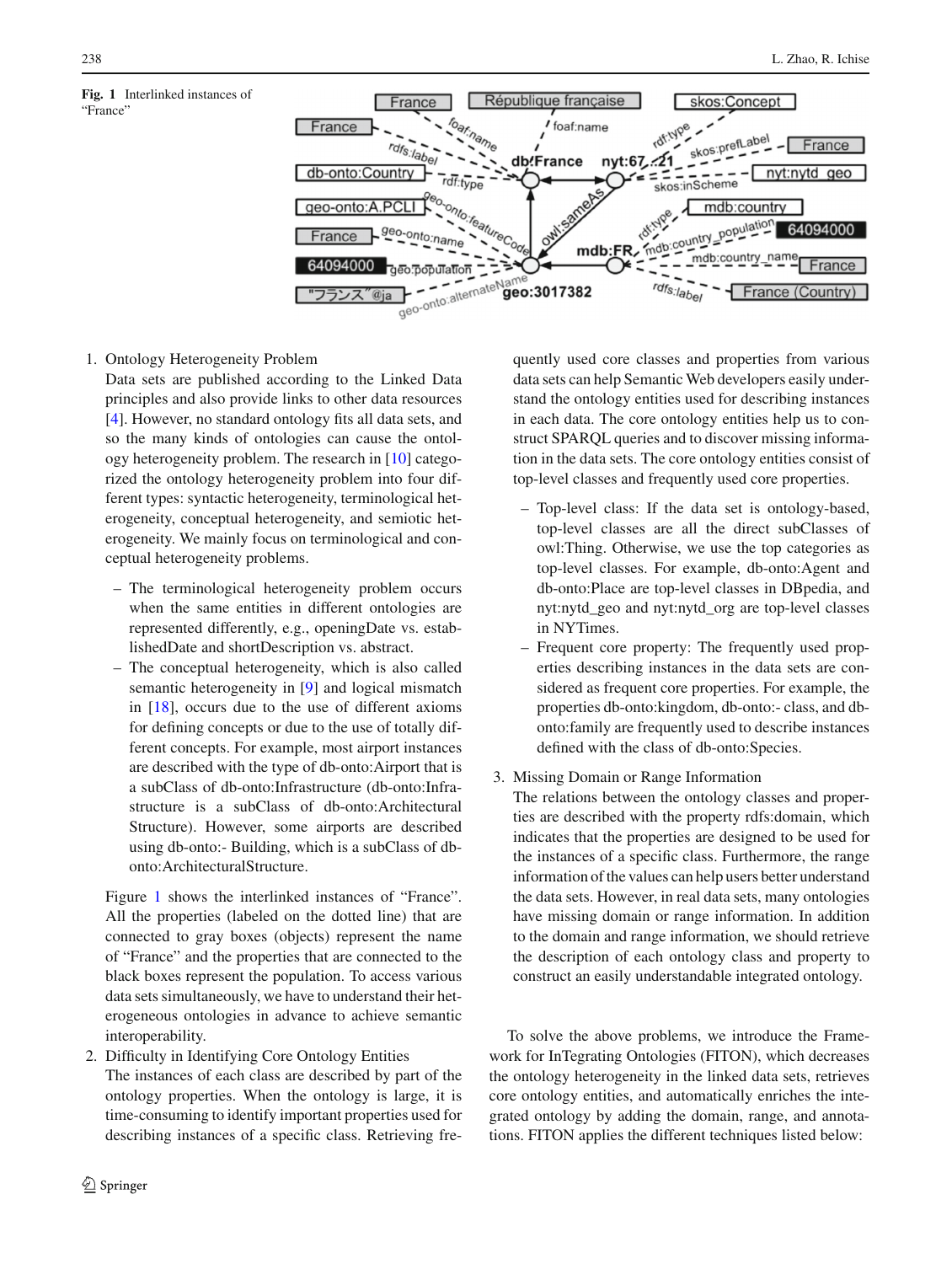1. Ontology Similarity Matching on the SameAs Graph Patterns

Ontology integration is defined as the process that generates a single ontology from different existing ontologies [\[6\]](#page-17-8). However, having only few links at the class or property level makes it difficult to directly retrieve equivalent classes and properties for ontology integration. Ontology alignment, or ontology matching is commonly used to find correspondences between ontologies to solve the ontology heterogeneity problem [\[29](#page-17-9)]. We combined string-based and WordNet-based ontology matching methods on the predicates and objects to discover similar concepts.

Since the same instances are linked by *owl:sameAs*, we can create undirected graphs with the linked instances and analyze the graphs to retrieve related classes and properties. By analyzing the graph patterns, we can observe how the same concepts are represented differently in various data sets. Moreover, to reduce the ontology heterogeneity problem, we perform different similarity matching methods on the SameAs graph patterns to integrate the various ontologies.

- 2. Machine Learning for Core Ontology Entity Extraction Machine learning methods such as association rule learning and rule-based classification can be applied to discover core properties for describing instances in a specific class. Apriori is a well-known algorithm for learning association rules in a big database  $[1]$  $[1]$ , while the rulebased learning method, Decision Table, can retrieve a subset of properties that leads to high prediction accuracy with cross-validation [\[19\]](#page-17-10). By applying machine learning approaches to linked data sets, we can retrieve core ontology entities that are important for describing instances in the data sets.
- 3. Automatic Ontology Enrichment

The domain and the range information in the ontologies are critical for users to understand the relations between ontology entities. However, much missing domain and range information exists in the published LOD cloud. Hence, we propose the integrated ontology constructor that automatically enriches the integrated ontology by adding the missing domains and ranges, as well as annotations.

We randomly select some samples of the instances described by triples containing the retrieved classes and properties. From the contents of the sample instances, we automatically retrieve the domain information to link the properties and classes. We also retrieve the default range information of the properties and analyze the values of properties from the sample instances, which are mainly categorized into String and Resource. By analyzing these sample instances, we can reduce the analysis time and also retrieve the domain or range information. The default annotations are added to make the integrated ontology easily understandable.

In this paper, we propose FITON, which adds the additional automatic ontology enrichment component as an extension of the research presented in [\[38](#page-17-11)]. The remainder of this paper is organized as follows. In Sect. [2,](#page-2-0) we discuss some related work and limitations of the methods. In Sect. [3,](#page-3-0) we introduce FITON, which contains three main components. Section [4](#page-10-0) describes experiments with FITON, including assessing the performance with two machine learning methods, a comparison between FITON and other ontology matching tools, and an evaluation of the integrated ontology. In Sect. [5,](#page-14-0) we discuss possible applications using the graph patterns and the integrated ontology created with FITON. We conclude and propose our future work in Sect. [6.](#page-16-1)

## <span id="page-2-0"></span>**2 Related Work**

The authors in [\[20](#page-17-12)] introduced a closed frequent graph mining algorithm to extract frequent graph patterns from the Linked Data Cloud. Then, they extracted features from the entities of the extracted graph patterns to detect hidden *owl:sameAs* links or relations in geographic data sets such as the U.S. Census, Geonames, DBpedia, and World Factbook. They applied a supervised learning method on the frequent graph patterns to discover useful attributes for linking the same instances in various data sets. However, their approach only focused on the geographic domain and did not discuss the kinds of features important for finding the hidden links.

A debugging method for mapping lightweight ontologies is introduced in [\[25](#page-17-13)]. These authors applied machine learning technology to determine the disjointness of any pair of classes using the features of taxonomic overlap, semantic distance, object properties, label similarity, and WordNet similarity. Although their method performs better than other state-ofthe-art ontology matching systems, the method is limited to expressive lightweight ontologies.

In [\[27](#page-17-14)], the authors focused on finding concept coverings between two sources by exploring the disjunctions of restriction classes. Their approach produces coverings where concepts at different levels in the ontologies can be mapped even if there is no direct equivalence. However, the ontology alignments are limited to two sources only.

The analysis of the basic properties of the SameAs network, the Pay-Level-Domain network, and the Class-Level Similarity network are discussed in [\[8](#page-17-15)]. Those researchers compared the five most frequent types to examine how data publishers are connected. However, considering only the types is not sufficient to detect related instances, which normally contain many data type properties.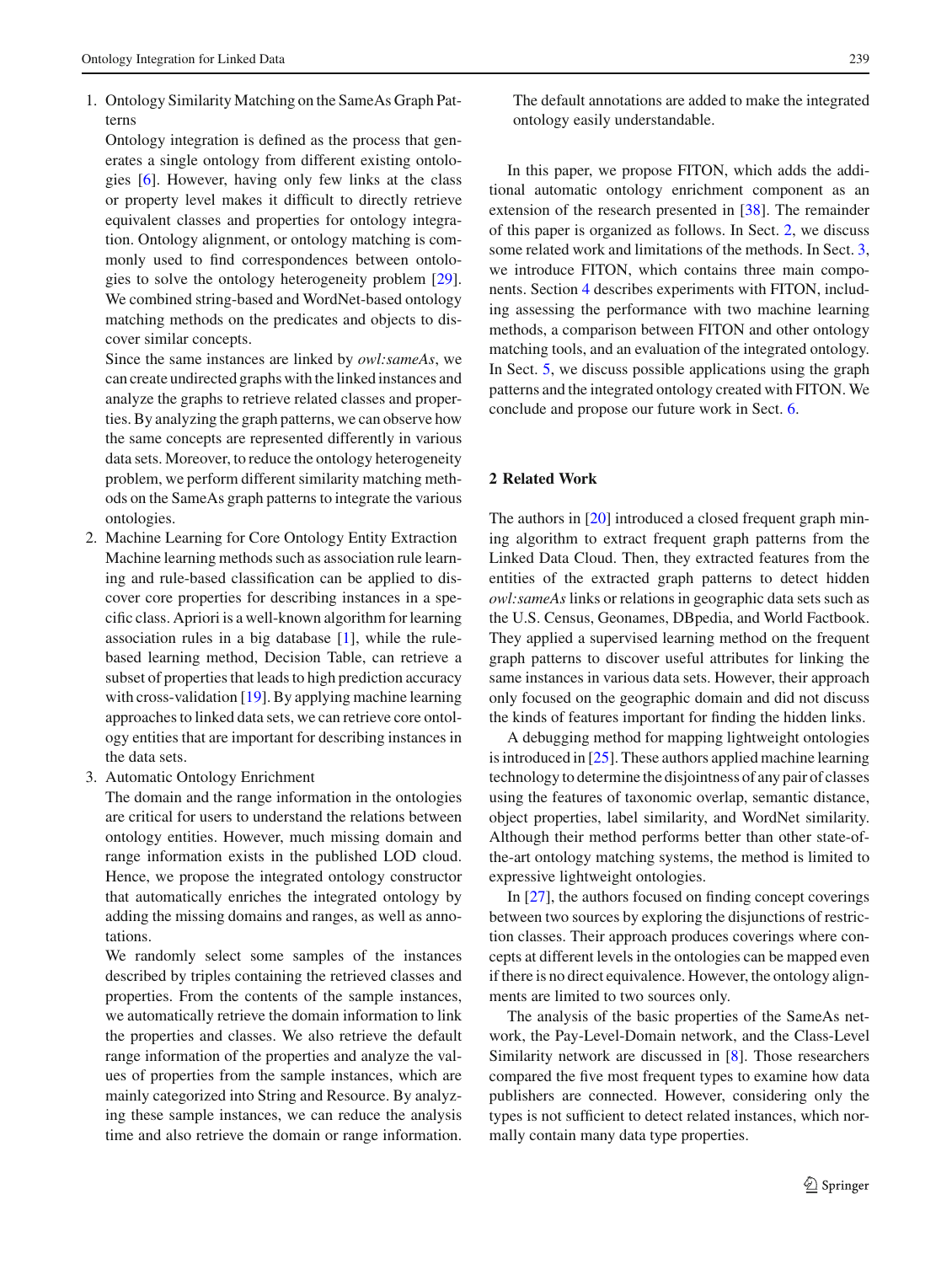The authors in [\[26\]](#page-17-16) proposed constructing an intermediate layer ontology using an automatic alignment method on the linked data. However, the authors focused only on analyzing at the class level. If they had also considered the alignments at the property level, they could better understand how the instances are interlinked.

In contrast to the related research described above, FITON finds ontology alignments at both the class and the property levels. Furthermore, in each data set, we discover frequently used core properties and classes that can help data publishers detect misuses of the ontologies in the published data sets. FITON is domain-independent and successfully integrates heterogeneous ontologies by extracting related properties and classes that are critical for interlinking instances. In addition, for the instances of a specific class, we recommend core properties that are frequently used for instance description.

#### <span id="page-3-0"></span>**3 Ontology Integration Framework**

Semantic Web developers often want to integrate data sets from various domains, but it is time-consuming to manually learn all the ontologies in different data sets. Moreover, large ontologies and heterogeneous ontologies make it difficult to manually map ontologies. Constructing a global ontology by integrating heterogeneous ontologies of linked data can help effectively integrate various data resources. We can decrease the ontology heterogeneity problem by retrieving related classes and properties from the interlinked instances. In addition, we also need the top-level classes and frequent core properties in each data set, which can be extracted using machine learning methods. For instance, the Decision Table algorithm can retrieve a subset of properties that leads to high prediction accuracy with cross-validation and the Apriori algorithm can discover properties that occur frequently in the instances of the top-level classes.

In this section, we introduce the semi-automatic ontology integration framework FITON that finds alignments between different ontologies and extracts core ontology entities used to describe instances. In addition to the approach introduced in [\[38](#page-17-11)], we improved the integrated ontology by enriching it with annotations, and domain and range information that can help users easily understand the ontology. As shown in Fig. [2,](#page-3-1) the framework of FITON consists of three main components: graph-based ontology integration [\[37\]](#page-17-17), machine learningbased approach [\[38](#page-17-11)], and an integrated ontology constructor that can automatically enrich the integrated ontology with useful information. In the following, we describe each component in detail.

## 3.1 Graph-Based Ontology Integration

The instances that are interlinked by *owl:sameAs* are used to construct graphs and we can apply ontology matching methods on the graphs to find the alignments for the related classes and properties. Figure [3](#page-4-0) shows the architecture of the graphbased ontology integration component, which contains five main steps. In the following, we describe each step of the graph-based ontology integration framework introduced in [\[37](#page-17-17)]:

#### *3.1.1 Graph Pattern Extraction*

We collect all the instances that have the *owl:sameAs* (SameAs) links to construct graph patterns that can be analyzed for mapping different ontology classes and properties. In the following, we list definitions of the terms SameAs Triple, SameAs Instance, SameAs Graph and graph pattern as follows:

**Definition 1** *SameAsTriple*. A SameAs Triple is an RDF triple that contains the *owl:sameAs* predicate.

**Definition 2** *SameAsInstance*. A SameAs Instance is a tuple  $SI = (U, T, L)$ , where U is the URI of the instance that appears in a SameAs Triple <U, *owl:sameAs*, X> or <X, *owl:sameAs*, U>, T is the number of the distinct SameAs Triples that contain U, and L is the label of the data set that includes the instance.

**Definition 3** *SameAsGraph*. This is an undirected SameAs Graph  $SG = (V, E, I)$ , where V is a set of vertices that are the labels of data sets having the linked SameAs Instances,  $E \subseteq$  $V \times V$  is a set of same As edges, and I is a set of URIs of the interlinked SameAs Instances.

Here, we give an example of the SameAs Graph constructed with the interlinked instances of "France" shown in Fig. [1.](#page-1-0) The SameAs Graph  $SG_{France} = (V, E, I)$ , where  $V =$ 

<span id="page-3-1"></span>

(FITON)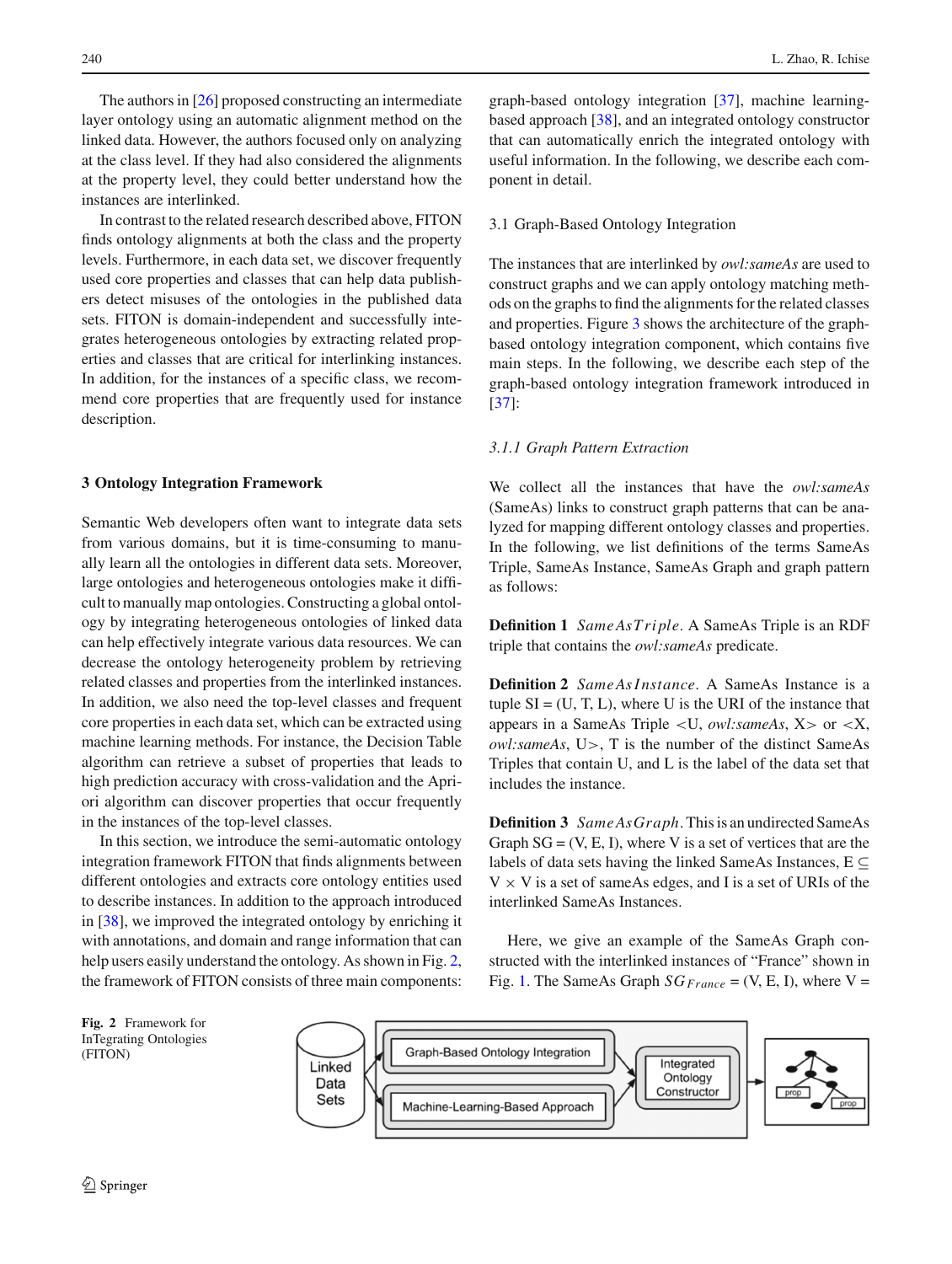

<span id="page-4-0"></span>**Fig. 3** Architecture of the graph-based ontology integration





 $\{M, D, G, N\}, E = \{ (D, G), (D, N), (G, M), (G, N) \}, I = \{ \text{mdb-} \}$ country:FR,<sup>[1](#page-4-1)</sup> db:France,<sup>[2](#page-4-2)</sup> geo:[3](#page-4-3)017382,<sup>3</sup> nyt:67...21<sup>4</sup>}. M, D, G, and N represent the labels of data sets LinkedMDB, DBpedia, Geonames, and NYTimes, respectively.

<span id="page-4-5"></span>To collect all the SameAs Graphs in the linked data sets using Algorithm [1,](#page-4-5) we extract all the SameAs Instances and rank them based on the value of T, which is the number of distinct SameAs Triples. The ranked SameAs Instances are indexed in *IndexSI*, from which we extract a set of SameAs Graphs *SetSG* from the linked data sets.

In Algorithm [1,](#page-4-5) for each unvisited *SI* in *IndexSI*, we create an empty SameAs Graph *SG* and construct a SameAs Graph by using the function SearchGraph(*SG*, *SI*). We put *L* and *U* of *SI* into *SG*, and then search for the instances linked with *SI* and put them in *Linked Inst*. For each unvisited instance *X* in *Linked Inst*, we put the edge (*SI*, *X*) into the *SG*, and mark *X* as visited. Then we iteratively search with *SG* and *X* and assign the returned value to *SG* until all the instances in the *Linked Inst* are visited. The function SearchGraph(*SG*, *SI*) returns a SameAs Graph *SG* and all the SameAs Graphs constructed with the instances in the *IndexSI* are stored in *SetSG*.

**Definition 4** *graphpattern*. Two SameAs Graphs *SGi* and *SG<sub>i</sub>* have the graph pattern (GP), if  $SG_i$   $V = SG_j$   $V$  and  $SG_i.E = SG_i.E$ .

All the same SameAs Graphs form a graph pattern, from which we can detect related classes and properties.

## *3.1.2* <*Predicate, Object*> *Collection*

An instance can be represented as a collection of RDF triples in the form of <subject, predicate, object>, where the subject is the URI of an instance. Since a SameAs Graph contains linked instances, we collect all the Predicate, Object pairs of the interlinked instances as the content of the SameAs Graph. Hereafter, *PO* represents <Predicate, Object>.

To avoid comparison between different types of objects, we classify the *PO* pairs into five different types: Class, String, Date, Number, and URI. The type of Class can be

<sup>&</sup>lt;sup>1</sup> mdb-country: <http://data.linkedmdb.org/resource/country/>

<span id="page-4-1"></span><sup>2</sup> db: <http://dbpedia.org/resource/>

<span id="page-4-2"></span><sup>3</sup> geo: <http://sws.geonames.org/>

<span id="page-4-4"></span><span id="page-4-3"></span><sup>4</sup> nyt: <http://data.nytimes.com/>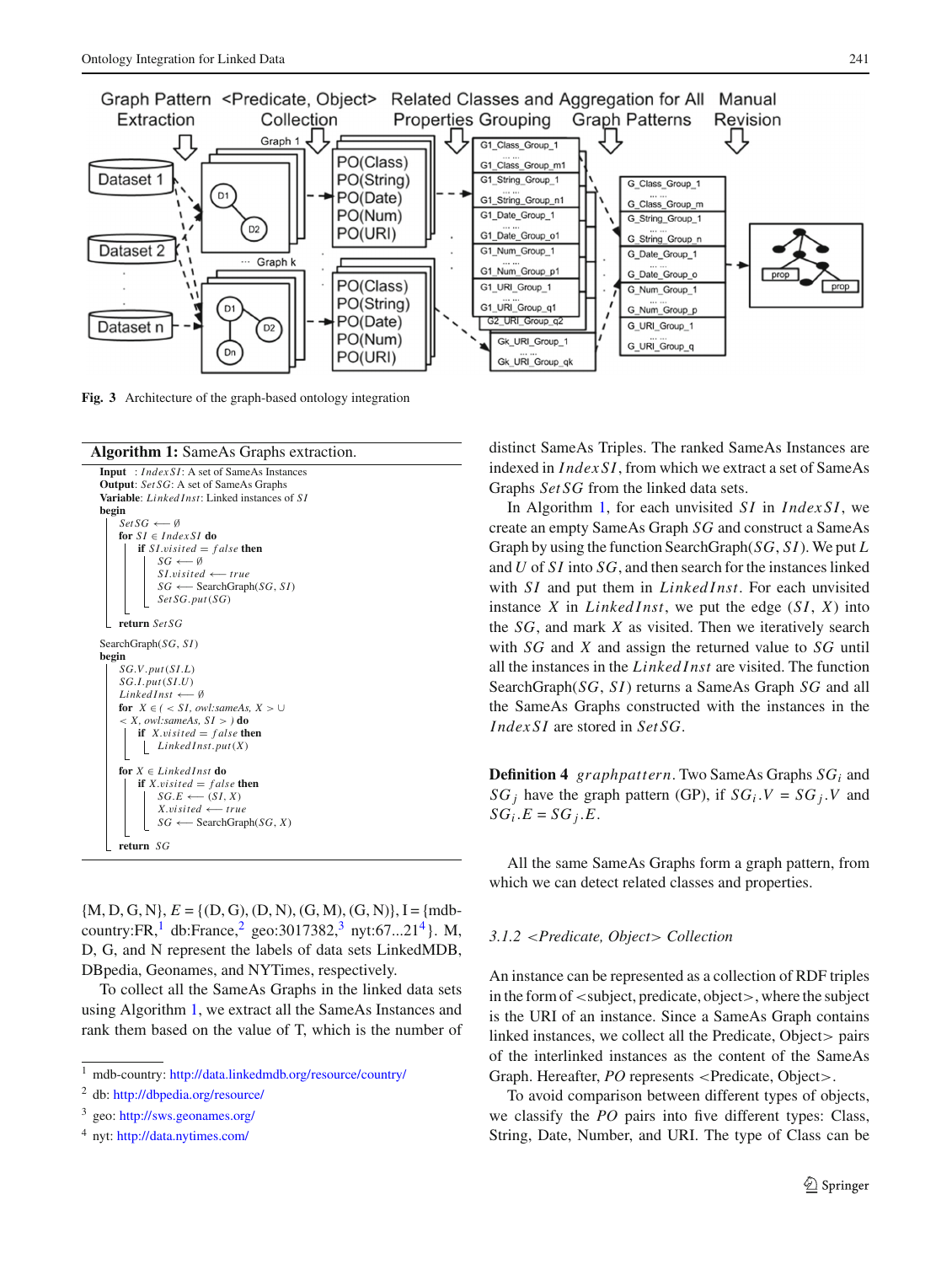**Table 1** Type classification

<span id="page-5-2"></span>

| Type   | Built-in data types                                               |
|--------|-------------------------------------------------------------------|
| String | http://www.w3.org/2001/XMLSchema#string                           |
|        | http://www.w3.org/2001/XMLSchema#date                             |
| Date   | http://www.w3.org/2001/XMLSchema#gYear                            |
|        | http://www.w3.org/2001/XMLSchema#gMonthDay                        |
|        | http://www.w3.org/2001/XMLSchema#integer                          |
| Number | http://www.w3.org/2001/XMLSchema#float                            |
|        | http://www.w3.org/2001/<br>XMLSchema\protect\LY1\textdollardouble |
|        | http://www.w3.org/2001/XMLSchema#int                              |
| URI    | http://www.w3.org/2001/XMLSchema#anyURI                           |

identified from the predicates  $\text{rdf:type}^5$  $\text{rdf:type}^5$  and skos:inScheme<sup>6</sup> The other four types of *PO* pairs can be identified from the object values with the built-in data types listed in Table [1.](#page-5-2) Usually the data types of objects are followed by the symbol "∧∧". If the data types are not given expressively in the RDF triples, we analyze the object values in the following way:

- Number: The value consists of all numbers.
- URI: Starts with "http://".
- String: All the other values that can not be classified.

Table [2](#page-5-3) shows an example of the collected *PO* pairs of the interlinked instances shown in Fig. [1](#page-1-0) and the types of *PO* pairs in *SG<sub>France</sub>*. The first two columns list the *PO* pairs and the last column lists the types of the *PO* pairs.

## *3.1.3 Related Class and Property Grouping*

To find related classes and properties for each graph pattern, we analyze the collected *PO* pairs of the SameAs Graphs. In the following, we describe how to discover related classes by checking the subsumption relations and how to find related properties by using ontology alignment methods.

1. Related Class Grouping

The ontology classes have subsumption relations such as owl:subClassOf and skos:inScheme. The two triples  $\langle C_1, \text{owl:subClassOf}, C_2 \rangle$  and  $\langle C_1, \text{skos:inScheme},$  $C_2$  > mean that the concept of  $C_1$  is more specific than the concept of  $C_2$ . To identify the types of linked instances, we focus on the most specific classes from the linked instances by tracking the subsumption relations. The classes and subsumption relations form a tree, and the most specific classes are called leaf nodes in the tree.

<span id="page-5-3"></span>**Table 2** *PO* pairs and types for *SG*<sub>France</sub>

| Predicate                                               | Object                      | Type   |
|---------------------------------------------------------|-----------------------------|--------|
| rdf:type                                                | db-onto:Country             | Class  |
| rdfs:label                                              | "France"@en                 | String |
| foaf:name                                               | "France"@en                 | String |
| foaf:name                                               | "République française" @ en | String |
| db-onto:wikiPageExternalLink http://us.franceguide.com/ |                             | URI    |
| db-prop:populationEstimate                              | 65447374                    | Number |
| .                                                       |                             | .      |
| geo-onto:name                                           | France                      | String |
| geo-onto:alternateName                                  | "France"@en                 | String |
| geo-onto:featureCode                                    | geo-onto:A.PCLI             | Class  |
| geo-onto:population                                     | 64768389                    | Number |
| .                                                       | .                           | .      |
| rdf:type                                                | mdb:country                 | Class  |
| mdb:country_name                                        | France                      | String |
| mdb:country_population                                  | 64094000                    | Number |
| rdfs:label                                              | France (Country)            | String |
| .                                                       | .                           | .      |
| rdf:type                                                | skos:Concept                | Class  |
| skos:inScheme                                           | nyt:nytd_geo                | Class  |
| skos:prefLabel                                          | "France"@en                 | String |
| nyt-prop:first_use                                      | 2004-09-01                  | Date   |

A class which has no subsumption relation is considered as a leaf node.

From each SameAs Graph, we construct trees with the classes extracted from the *PO* pairs classified in the type Class. Then we group the leaf nodes, which represent the most specific class information of an instance. For each data set, we pre-define the properties of the class type and the subsumption relations. For example, we use geo:featureCode as the class type instead of rdf:type, and use skos:inScheme as the subsumption relation in Geonames. In NYTimes, we use skos:inScheme for the class type instead of rdf:type because it can categorize NYTimes data into four different types. Hence, nyt:nytd\_geo is used as the class node instead of skos:Concept.

Figure [4](#page-6-0) shows a collection of classes extracted from *SGFrance*. The classes are connected with the subsumption relations owl:subClassOf and skos:inScheme. The gray nodes are mdb:country, $\frac{7}{7}$  db-onto:Country $\frac{8}{7}$ , geo-onto: A.PCLI<sup>[9](#page-5-6)</sup> and nyt:nytd\_geo, which are the leaf nodes in Fig. [4.](#page-6-0) Therefore, we can group these four classes, that are used for describing countries in different data sets.

2. Related Property Grouping

<sup>5</sup> rdf: http://www.w3.org/1999/02/22-rdf-syntax-ns#

<span id="page-5-1"></span><span id="page-5-0"></span> $6$  skos: http://www.w3.org/2004/02/skos/core#

<sup>7</sup> mdb[:http://data.linkedmdb.org/resource/movie/](http://data.linkedmdb.org/resource/movie/)

<span id="page-5-4"></span><sup>8</sup> db-onto: <http://dbpedia.org/ontology/>

<span id="page-5-6"></span><span id="page-5-5"></span> $9 \text{ geo-onto:} \frac{\text{http://www.geonames.org/ontology #}}{}$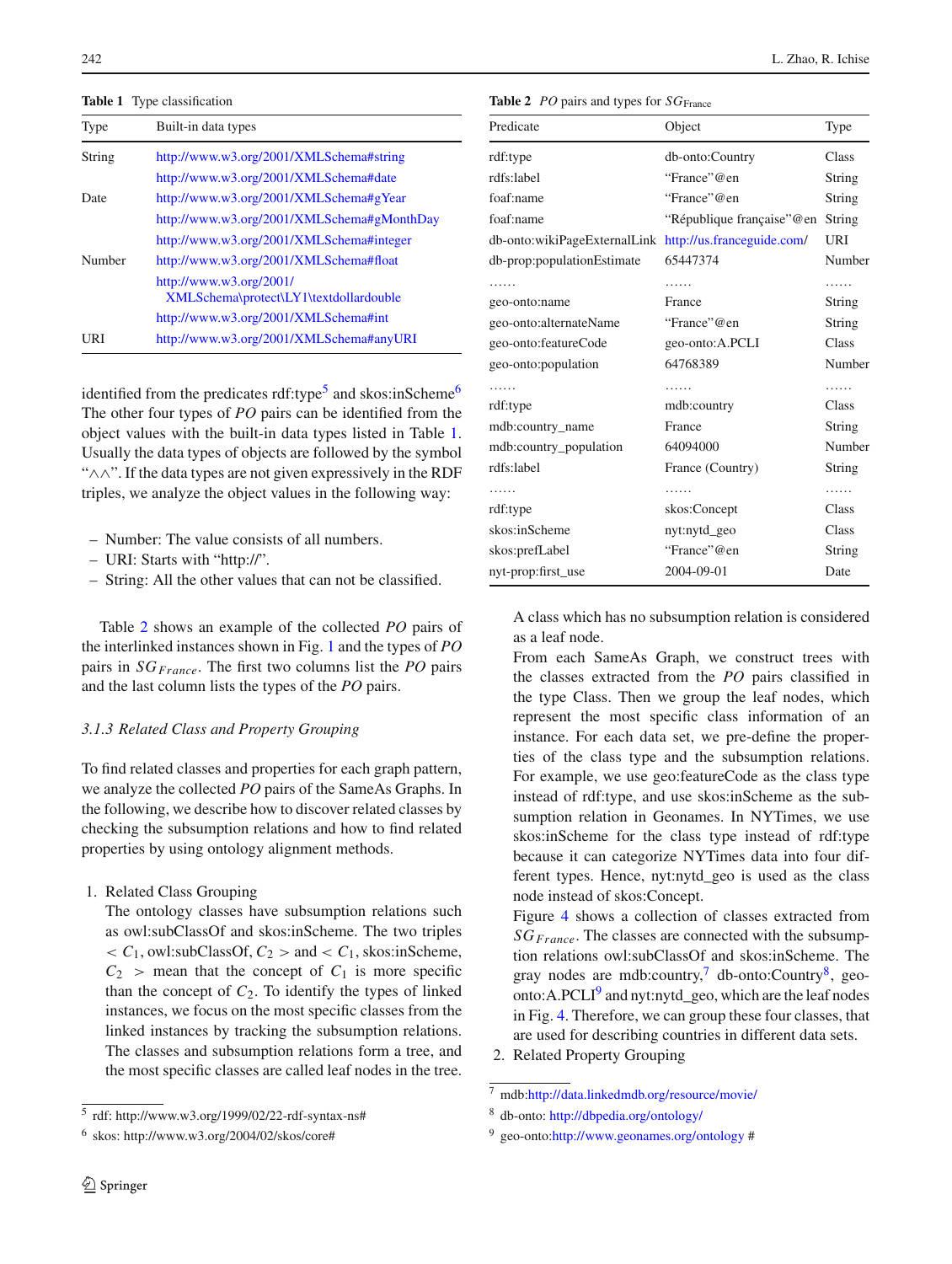

<span id="page-6-0"></span>Fig. 4 Collected classes from *SG*<sub>France</sub>

We perform exact and similarity matching methods on the collected *PO* pairs to find related properties, which are also used as predicates in the *PO* pairs. This is an extension of the similarity matching method introduced in [\[39\]](#page-17-18).

- (a) Exact Matching for Creating the Initial Sets of *PO* Pairs The first step in the predicate grouping is to create the initial sets of *PO* pairs by the exact string matching method. For each classified type of *PO* pairs, we perform a pairwise comparison of  $PO_i$  and  $PO_j$ , and create the initial sets  $S_1, S_2, \ldots, S_k$  by checking whether they have identical predicates or objects. Here, *S* is a set of *PO* pairs. For example, in Table [2,](#page-5-3) the predicates rdfs:label, $10$ mdb:country\_name, foaf:name, skos:prefLabel, geoonto:name, and geo-onto:alternateName have the same value "France", and the predicate foaf:name has another object, "République française"@en. Hence, these six *PO* pairs are grouped together to create an initial set. After creating initial sets by exact matching, we create an initial set for each *PO* pair that has not yet been grouped.
- (b) Similarity Matching on the Initial Sets of *PO* Pairs The identical predicates of *PO* pairs that are classified into Date and URI can be discovered by exact matching. However, for the types of Number and String, the objects may be slightly different.

To find related initial sets, we apply similarity matching methods on the *PO* pairs of two initial sets and merge them if the similarity of any two *PO* pairs is higher than the predefined similarity threshold.

String-based and WordNet-based similarity matching methods are commonly used for matching ontologies at the concept level  $[10]$ . In our approach, we adopt three string-based similarity measures, namely, Jaro-Winkler distance [\[35](#page-17-19)], Levenshtein distance, and n-gram, as introduced in [\[14\]](#page-17-20). String-based similarity measures are applied to compare the objects of *PO* pairs that are classified in String.  $ObjSim(PO_i, PO_j)$ , which is the similarity of objects between two *PO* pairs, is calculated as follows:

$$
ObjSim(PO_i, PO_j)
$$
  
= 
$$
\begin{cases} 1 - \frac{|O_{PO_i} - O_{PO_j}|}{O_{PO_i} + O_{PO_j}} & \text{if } O_{PO} \text{ is Number} \\ StrSim(O_{PO_i}, O_{PO_j}) & \text{if } O_{PO} \text{ is String} \end{cases}
$$

where  $StrSim(O_{PO_i}, O_{PO_j})$  is the average of the three string-based similarity values and the term  $O_{PO}$  indicates the object of *PO*.

The WordNet-based similarity matching method is required to group semantically similar predicates as discussed in [\[39\]](#page-17-18). WordNet::Similarity<sup>11</sup> provides nine similarity measures based on the lexical database Word-Net [\[30\]](#page-17-21). Resnik [\[32\]](#page-17-22), Lin [\[23](#page-17-23)], and Jiang and Conrath (JCN) [\[17\]](#page-17-24) are based on the information content of the least common subsumer (LCS) o f concepts, and Leacock and Chodorow (LCH) [\[21](#page-17-25)], Wu and Palmer (WUP) [\[36](#page-17-26)], and PATH are based on path lengths between a pair of concepts. The other three methods measure relatedness between concepts, which are Hirst and StOnge (HSO) [\[13\]](#page-17-27), LESK [\[2\]](#page-17-28), and VECTOR [\[28](#page-17-29)]. We adopt the same approach to calculate the similarity of predicates  $PreSim(PO<sub>i</sub>, PO<sub>j</sub>)$  using the following formula:

$$
PreSim(PO_i, PO_j) = WNSim(T_{PO_i}, T_{PO_j})
$$

where  $T_{PO}$  indicates the pre-processed terms of the predicates in *PO* and  $W N Sim(T_{PO_i}, T_{PO_i})$  is the average of the nine applied WordNet-based similarity values.  $Sim(PO<sub>i</sub>, PO<sub>j</sub>)$ , which is the similarity between  $PO<sub>i</sub>$ and  $PO<sub>j</sub>$ , is calculated as follows:

$$
Sim(POi, POj)
$$
  
= 
$$
\frac{ObjSim(POi, POj) + PreSim(POi, POj)}{2}
$$

If  $Sim(PO<sub>i</sub>, PO<sub>j</sub>)$  is higher than the predefined similarity threshold, we consider that these two *PO* pairs are similar and merge the two sets  $S_m$  and  $S_n$  that contain  $PO_i$  and  $PO_j$ , respectively. In this work, we set the default similarity threshold to 0.5. After comparing all the pairwise initial sets, we remove the initial set  $S_i$  if it has not been merged during this process and has only one *PO* pair.

(c) Refine Sets of *PO* Pairs

The final step of the related property grouping is to split the predicates of each  $S_i$  according to the relation rdfs:domain [\[5](#page-17-3)]. Even though the objects or terms of the predicates are similar, the predicates may belong to different domains. For further refinement, we keep only

<span id="page-6-1"></span> $10$  rdfs:http://www.w3.org/2000/01/rdf-schema#

<span id="page-6-2"></span><sup>11</sup> <http://wn-similarity.sourceforge.net/>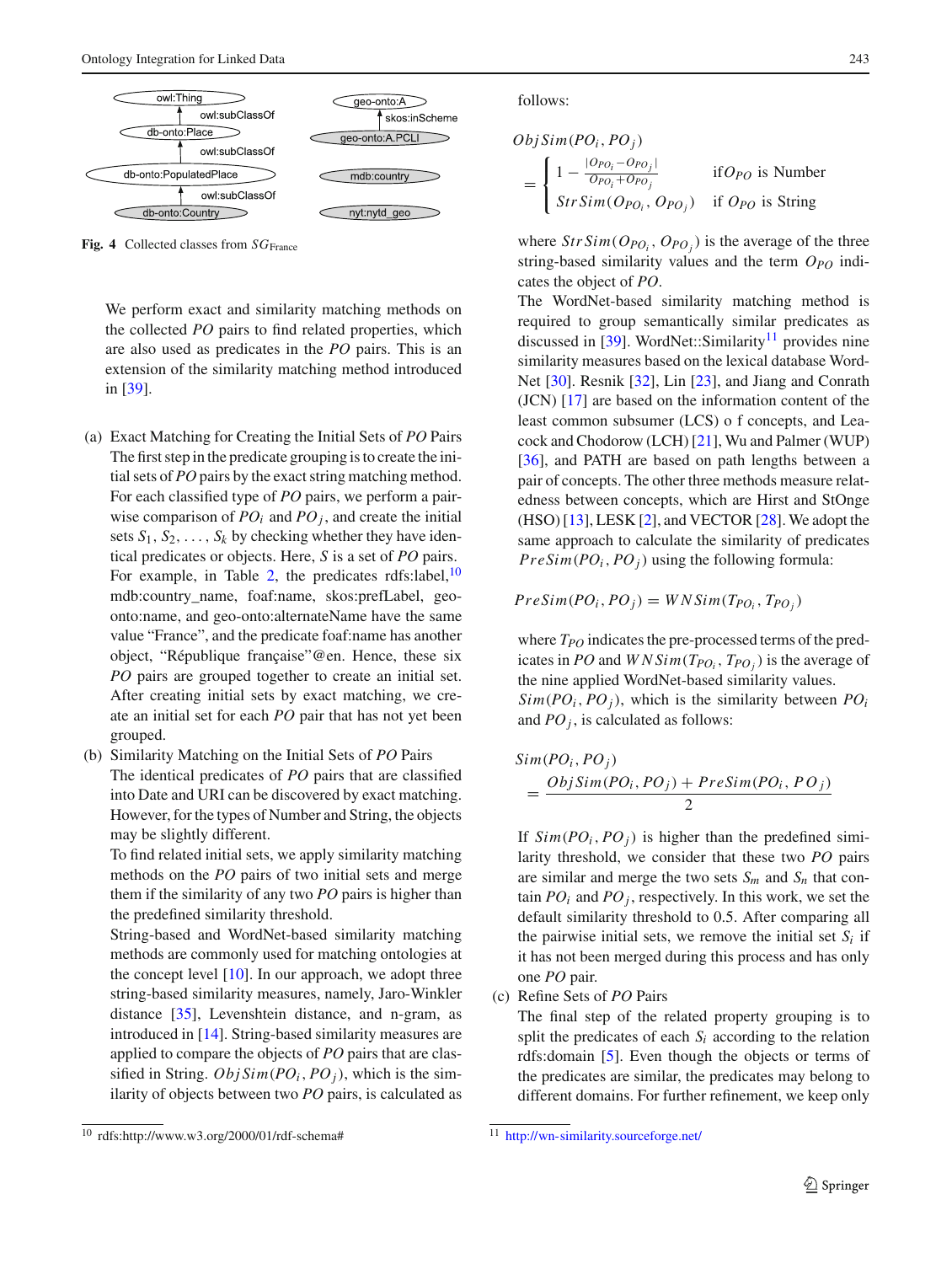frequent pruned  $S_i$  that appears more than the predefined frequency threshold.

From the sets of *PO* pairs retrieved from each graph pattern, we collect the classes and properties. Then we construct integrated groups of classes and properties for the types Date, String, Number, and URI.

## *3.1.4 Aggregation of All Integrated Classes and Properties*

In this step, we aggregate the integrated classes and properties from all the graph patterns to construct a preliminary integrated ontology according to the following rules:

1. Select a Term for Each Set

To perform automatic term selection, we pre-process all the terms of the classes and properties in each set by tokenization, stop word removal, and stemming. We keep the original terms because sometimes a single word is ambiguous for representing a set of terms. For example, "area" and "areaCode" have different meanings, but they may have the same frequency because the former is extracted from the latter. Hence, when two terms have the same frequency, we choose the longer one. The predicate ex-onto:ClassTerm is designed to represent a class, where "ClassTerm" is automatically selected and starts with a capitalized character. The predicate ex-prop:propTerm is designed to represent a property, where "propTerm" is automatically selected and starts with a lowercase character.

2. Construct Relations

We use the predicate ex-prop:hasMemberClasses to link the integrated classes with ex-onto:ClassTerm, and the predicate ex-prop:hasMemberProperties to link the integrated properties with ex-prop:propTerm. Here, we use the relation ex-prop:hasMemberClasses and exprop:hasMemberProperties instead of the existing owl: equivalentClass or owl:equivalentProperty to easily observe how each class and property are connected and how they are used for describing instances. Each class or property can belong to different groups and might be used in a different way. Furthermore, even if classes or properties are in the same group, it does not mean that they are equivalent. However, if we can guarantee they are equivalent, we can easily connect them with owl:equivalentClass or owl:equivalentProperty.

3. Construct Preliminary Integrated Ontology

A preliminary integrated ontology is automatically constructed with the integrated sets of related classes and properties, the selected terms ClassTerm and propTerm, and the ex-prop:hasMemberClasses and ex-prop:has MemberProperties.

## *3.1.5 Manual Revision*

The automatically constructed preliminary integrated ontology includes related classes and properties from different data sets. However, not all the terms of the classes and properties are properly selected, and some statements of rdfs:domain are missing. Hence, we need experts to revise the integrated ontology by choosing a proper term for each group of properties and by amending wrong groups of classes and properties. Since the integrated ontology is much smaller than the original ontologies, it is lightweight work.

# 3.2 Machine-Learning-Based Approach

Although, the graph-based ontology integration method can retrieve related classes and properties from different ontologies, this method may miss some core classes and frequently used properties that might be important for describing instances. Since the method relies too much on SameAs links, it cannot retrieve related classes or properties if no links or no other similar classes or properties exist. Therefore, we need another method to extract top-level classes and frequent core properties, which are essential for describing instances. Even though each instance is described by using one top-level class and subclasses of the top-level class that have more specific class information, not all the instances are described by specific class information and the number of instances per specific class is not balanced. Hence, we consider the top-level classes as part of the core ontology entities and perform machine learning methods.

By applying machine learning methods, we can find core properties that are frequently used to describe instances of a specific class. The Decision Table is a rule-based algorithm that can retrieve a subset of core properties, and the Apriori algorithm can find a set of associated properties that are frequently used for describing instances. Therefore, we apply the Decision Table and the Apriori algorithm to retrieve toplevel classes and frequent core properties from the linked data sets.

To perform the machine learning methods, we randomly select a fixed number of instances for each top-level class from the data sets. For the data sets built based on an ontology, we track the subsumption relations to retrieve the toplevel classes. For example, we track the owl:subClassOf subsumption relation to retrieve the top-level classes in DBpedia and track skos:in- Scheme in Geonames. However, some data sets use categories without any structured ontology. For this kind of data set, we use the categories as the top-level classes. As an example, NYTimes instances are only categorized into people, locations, organizations, and descriptors. We use this strategy to collect the top-level classes in each data set, and then extract properties that appear more than the frequency threshold  $\theta$ . The selected instances, properties, and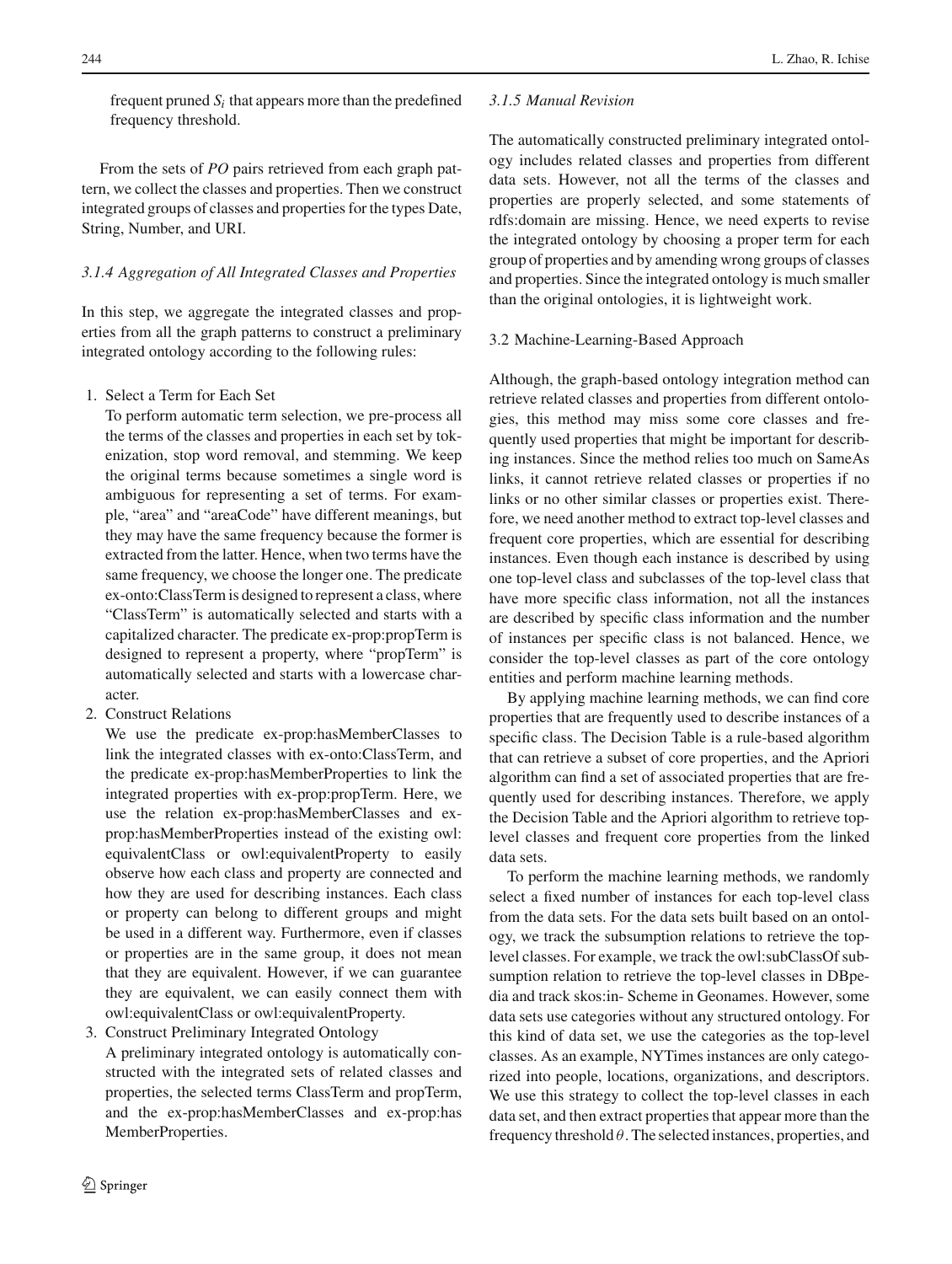top-level classes are used for performing machine learning methods.

## *3.2.1 Decision Table*

The Decision Table is a simple rule-based supervised learning algorithm that leads to high performance with a simple hypothesis [\[19\]](#page-17-10). The Decision Table algorithm can retrieve a subset of core properties that can predict unlabeled instances with high accuracy. Therefore, the properties retrieved by the Decision Table play an important role in the data description.

We convert the instances of the linked data sets into data that is adaptable to the Decision Table algorithm. The data consists of a list of weights of the properties and the class labels. The weight represents the importance of a property in an instance and the labels are top-level classes. The weight of a property in an instance is calculated in a similar way as the Term Frequency-Inverse Document Frequency (TF-IDF), which is often used as a weighting factor in information retrieval and text mining [\[24](#page-17-30)]. The TF-IDF value reflects how important a word is to a document of a collection or a corpus. Similarly, in the Decision Table algorithm, the weight of each property in an instance is defined as the product of the property frequency (PF) and the inverse instance frequency (IIF). The property frequency *p f* (*prop*,*inst*) is the frequency of the property *prop* in the instance *inst*.

The inverse instance frequency of the property *prop* in the data set *D* is *iif* (*prop*, *D*), calculated as follows:

$$
iif (prop, D) = \log \frac{|D|}{|inst_{prop}|}
$$

where *inst<sub>prop</sub>* indicates an instance that contains the property *prop*. The value of *iif* (*prop*, *D*) is the logarithm of the ratio between the number of instances in *D* and the number of instances that contain *prop*. If *prop* appears in *inst*, the weight of *prop* is calculated according to the following equation:

$$
weight(prop, inst) = pf(prop, inst) \times if (prop, D)
$$

The properties retrieved in each data set by the Decision Table are critical for describing instances in that data set. Thus, we use these retrieved properties and top-level classes as parts of the final integrated ontology.

#### *3.2.2 Apriori*

An association rule learning method can extract a set of properties occurring frequently in the instances of a specific class. Apriori is a classic association rule mining algorithm, designed to operate on the databases of transactions. A frequent itemset is an itemset whose support is greater than the user-specified minimum support. Each instance in a specific class represents a transaction, and the properties that describe the instance are treated as items. Hence, the frequent itemsets represent the frequently used properties for describing the instances of a specific class. The frequent core properties can be recommended to data publishers or help them finding missing important descriptions of the instances.

For each instance, a top-level class and all the properties that appear in the instance are collected as a transaction. The Apriori algorithm can extract associated sets of properties that occur frequently in the instances of a top-level class. Hence, the retrieved sets of properties are essential for describing the instances of a specific class. Furthermore, we can either identify commonly used properties in each data set or unique properties used in the instances of each class. Therefore, the properties extracted with the Apriori algorithm are necessary for the integrated ontology.

#### 3.3 Integrated Ontology Constructor

The third component is an integrated ontology constructor, which merges the ontology classes and properties extracted from the previous two components. The graphbased ontology integration component outputs groups of related classes and properties, whereas the machine learningbased approach outputs a set of core properties retrieved by the Decision Table and a set of properties along with a toplevel class retrieved by the Apriori algorithm. The global integrated ontology can help us to easily access various data sets and discover missing links. Furthermore, the domain information of the properties is automatically added using the results of the Apriori algorithm.

To construct an easily understandable ontology, we enrich the definition of the retrieved ontology classes and properties by adding annotations, and domain and range information. This integrated ontology constructor mainly consists of ontology enrichment, ontology merger, and naming validator. In the following, we describe each part in detail.

#### *3.3.1 Ontology Enrichment*

Most of the retrieved ontology classes and properties lack clear definitions. Therefore, an ontology enrichment method is necessary for a better understanding of the ontology definitions and the relations between the classes and properties. We enrich the retrieved classes and properties in the following way:

– *Annotation*: We collect all the default annotation definitions of the classes and properties from the data sets. In this process, for each group of classes and properties, we simply remove the duplicated annotations and the simple annotations that are included in the more comprehensive ones.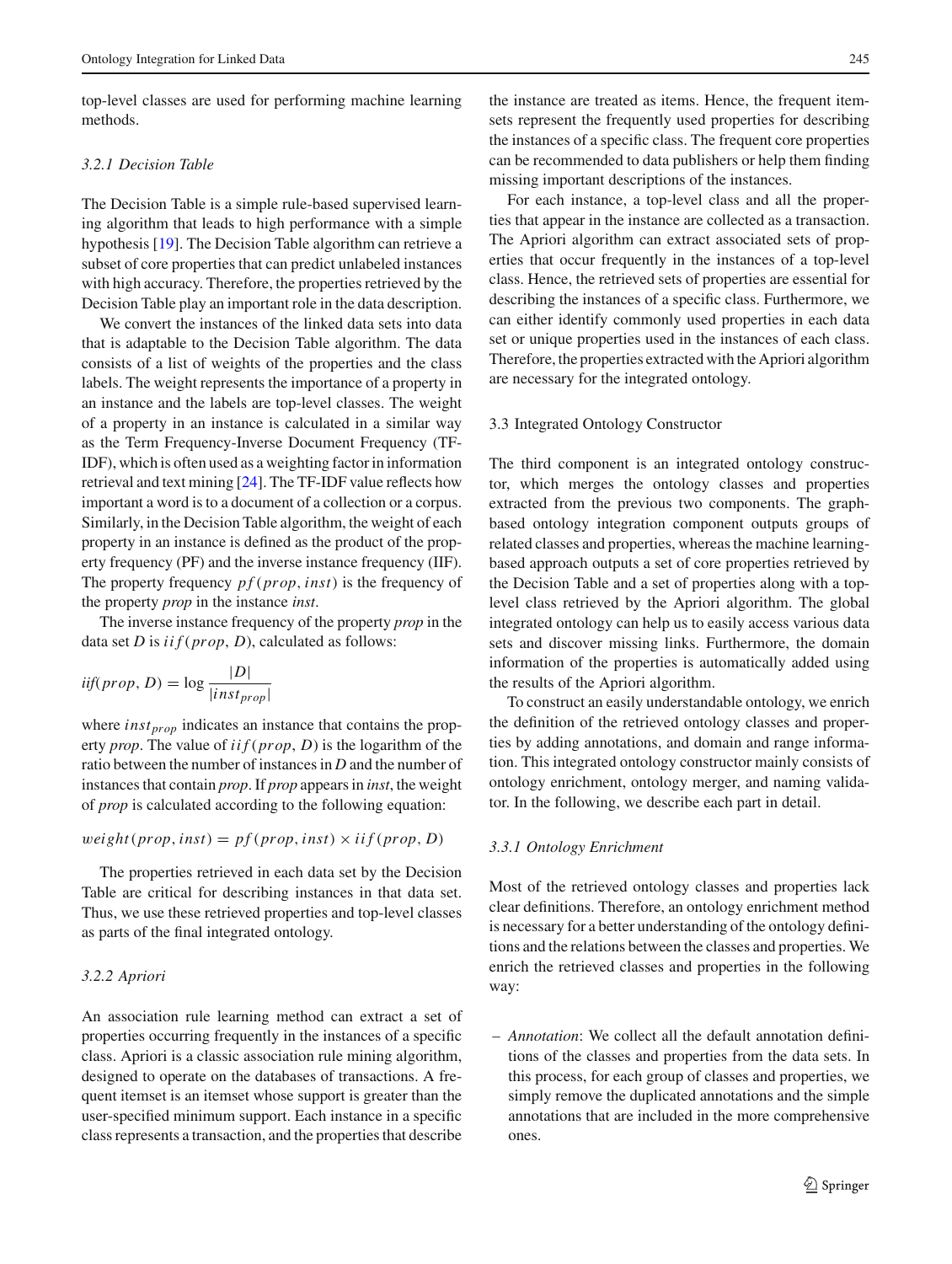– *Domain*: The domain information of a property should be included in the integrated ontology because it indicates the relation between a property and a class. This information can help users to easily understand the kinds of properties that can be used for a specific class. To retrieve the domain information of a property, we randomly select *m* number of samples of instances having the property. Then we collect all the class information of the sample instances and iteratively do the sampling process for *n* times. The class information can be collected by tracking with properties rdf:type, skos:inScheme, etc.

Then we analyze the collected class information to retrieve the proper domain information for a property. We choose the most frequently appearing classes as the domains of a property, which are the classes that appear in almost every sample instance. However, we observed that some classes are also frequently used, but are missing in a few instances. Hence, we set a frequency threshold for the domain retrieval as 0.95 \* *Freqtop*, where *Freqtop* is the highest frequency of a class. If we could not retrieve the frequent class information or default definition of domain information, we set owl:Thing as the domain information.

– *Range*: The range information of a property is also important for users when they create SPARQL queries or publish data sets. However, most of the ranges are missing and sometimes the values are published in various ranges. To retrieve the range information, we also use the same sample instances described above. Then we analyze the values of the properties in the sample instances.

We can retrieve the built-in data types by tracking the symbol "∧∧". For other values for which we do not expressively show the data types, we classify them into two types: Resource and String. If the value contains resource information, we classify it as a Resource, otherwise we consider it as a String.

# *3.3.2 Ontology Merger*

We adopt OWL 2 for constructing an integrated ontology. During the merging process, we also add relations between classes and properties so that we can easily identify the kinds of properties used to describe the instances of a specific class. We obey the following rules to construct the integrated ontology, where "ex-onto" and "ex-prop" are the prefixes of the integrated ontology.

- *Class* Related classes are collected from the graph-based ontology integration component and the top-level classes in each data set are collected from the machine learningbased ontology entity extraction component.
	- 1. *Groups of classes from the graph-based ontology integration*

 $\bigcirc$  Springer

Related classes from different data sets are extracted by analyzing *SameAs* graph patterns and then grouped into  $cgroup_1, cgroup_2, \ldots, cgroup_2$ . We define *ex*−*onto* : *ClassTerm* for each group, where *ClassT erm* is the most frequent term in the group. For all  $c_i$  ∈  $cgroup_k$ , <*ex*−*onto* : *ClassTerm<sub>k</sub>*, *ex*−*prop* : *has MemberClasses*, *ci*>is added automatically.

- 2. *Classes from the machine-learning-based approach* Top-level classes in each data set are added to the integrated ontology. If a top-level class  $c_i \notin$  $cgroup_k(1 \leq k \leq z)$ , we create a new group  $cgroup_{z+1}$  for each class  $c_i$  and create a new term *ex*−*onto* : *ClassT ermz*<sup>+</sup><sup>1</sup> for the new group. Then we add a triple  $\langle ex - onto : ClassTerm_{z+1},$ *ex*−*prop* : *has MemberClasses*, *ci*>.
- *Property* The extracted properties from two components are merged according to the following rules. First, we extract the existing property type and the domain information of each property from the data sets. The property type is mainly defined by rdf:Property, owl:DataTypeProperty, and the object property owl: ObjectProperty. If the type is not clearly defined, we set the type as rdf:Property.
	- 1. *Groups of properties from graph-based ontology integration*

Related properties from various data sets are extracted by analyzing the *SameAs* graph patterns and then grouped into  $pgroup_1, pgroup_2, ..., pgr-oup_p$ . For each group, we choose the most frequent term *ex-onto:propTerm.* Next, for each property  $prop_i \in$ *pgroup<sub>t</sub>*( $1 \le t \le p$ ), we add a triple <*ex*−*onto* : *propT ermt* , *ex*−*prop* : *has Member Properties*,  $prop<sub>i</sub>$  > and the triple <*ex*−*onto* :  $propTerm<sub>t</sub>$ , *rdfs:domain*, dInfo>, where dInfo is retrieved domain information of *propi* in the ontology enrichment process.

2. *Properties from machine learning-based approach* We automatically add domain information for the properties retrieved by the Apriori method. For each property *prop* extracted from the instances of class *c*, <*prop*, *rdfs* : *domain*, *c*> is automatically added, if it is not defined in the data set.

# *3.3.3 Naming Validator*

The naming validator corrects the terms that have a naming format different from others. In the pitfall catalog introduced in the OOPS! (OntOlogy Pitfall Scanner!) system [\[31](#page-17-31)], consistent naming criteria is suggested for validating the ontology quality. In our regulation, we do not allow any characters,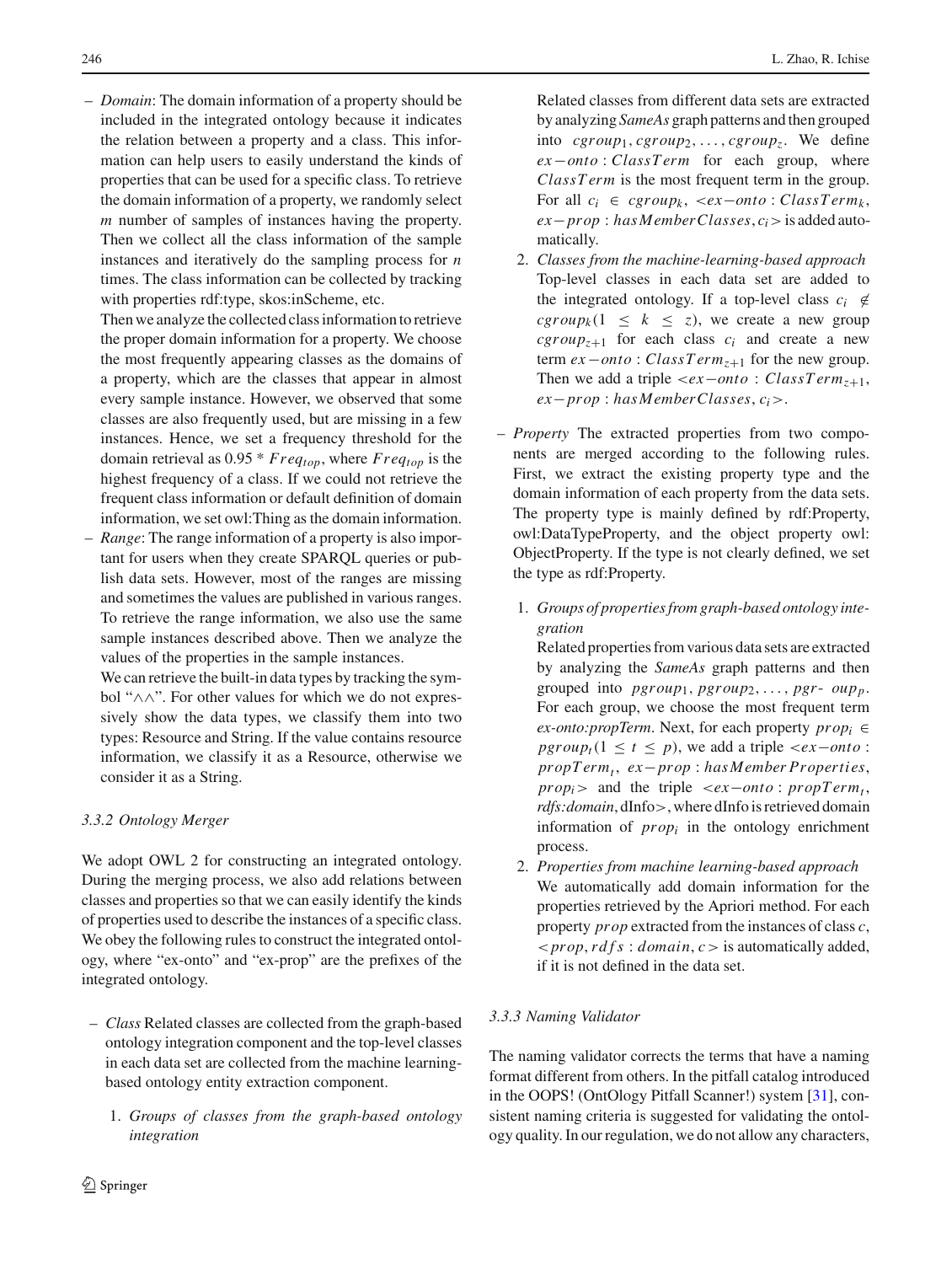such as "−", "<sub>-</sub>", and "/", in the terms. We convert names containing words separated by these special characters into camelCase.

## <span id="page-10-0"></span>**4 Experiments**

In this section, we introduce the experimental data sets and then discuss experimental results with the Decision Table and the Apriori algorithm, which retrieve the top-level classes and the frequent core properties. The comparison results with other ontology matching tools are also discussed using ontology reference alignments. Last, we evaluate the quality of the integrated ontology with an ontology validator and ontology reference alignments.

### 4.1 Data Sets

We selected DBpedia (v3.6), Geonames (v2.2.1), NYTimes, and LinkedMDB from the LOD cloud to evaluate FITON. DBpedia is a cross-domain data set with approximately 8.9 million URIs and more than 232 million RDF triples. Geonames is a geographic domain data set with more than 7 million distinct URIs. NYTimes and LinkedMDB are both from the media domain with 10,467 and 0.5 million URIs, respectively.

Figure [5](#page-10-1) shows the SameAs links connecting the above four data sets, as plotted by Cytoscape [\[33](#page-17-32)]. In this figure, the size of a node is determined by the total number of distinct instances in a data set on a logarithmic scale. The thickness of an arc is determined by the number of SameAs links as labeled on each arc on a logarithmic scale.

The number of instances in our database is listed in the second column of Table [3.](#page-11-0) The graph-based ontology integration component uses all the instances in the data sets. However, for the machine learning methods, we randomly choose samples of the data sets to speed up the modeling process, as well as to use an unbiased data size for each top-level class. We randomly select 5,000 instances per top-level class in Geon-



<span id="page-10-1"></span>**Fig. 5** SameAs links between data sets

ames and LinkedMDB, 3,000 instances per top-level class in DBpedia, and use all the instances in NYTimes. The number of selected instances of DBpedia is less than 84,000, because some classes include less than 3,000 instances.

The original number of classes and properties, the number of top-level classes and the selected properties for machine learning methods are listed in Table [3.](#page-11-0) We track the subsumption relations such as owl:subClassOf and skos:inScheme to collect the top-level classes. Since the number of properties in the data sets is large, we filter out infrequent properties that appear less than the frequency threshold  $\theta$ . For each data set, we manually set a different frequency threshold  $\theta$ as  $\sqrt{n}$ , where *n* is the total number of instances in the data sets.

#### 4.2 Decision Table

The Decision Table algorithm is used to discover a subset of features that can achieve high prediction accuracy with crossvalidation. Hence, we apply the Decision Table to retrieve the core properties essential in describing instances of the data sets. For each data set, we execute the Decision Table algorithm to retrieve core properties by analyzing randomly selected instances of the top-level classes. In this experiment, we evaluate whether the retrieved sets of properties are important for describing instances by testing their performance on instance classification.

In Table [4,](#page-11-1) we list the percentage of the weighted averages of precision, recall, and *F*-measure. The precision is the ratio of correct results to all the results retrieved, and the recall is the percentage of retrieved relevant results to all relevant results. The *F*-measure is a measure of a test's accuracy, and it considers both the precision and the recall. The *F*-measure is the weighted harmonic mean of the precision and recall, calculated as follows:

$$
F\text{-measure} = \frac{2 \times \text{Precision} \times \text{Recall}}{\text{Precision} + \text{Recall}}
$$

The *F*-measure reaches its best value at 1 and its worst value at 0. A higher *F*-measure value means the retrieved subset of properties can well classify the instances; this implies that these properties are important for describing the instances of a specific class. A lower *F*-measure fails to classify some instances, because the retrieved properties are commonly used in every instance. In the following, we discuss the experimental results using the Decision Table algorithm in each data set.

– *DBpedia.* The Decision Table algorithm retrieved 53 DBpedia properties from 840 selected properties. For example, the properties db-onto:formationYear, db-prop: city, db-prop:debut, and db-prop:stateName are extracted from DBpedia instances. The precision, recall, and *F*-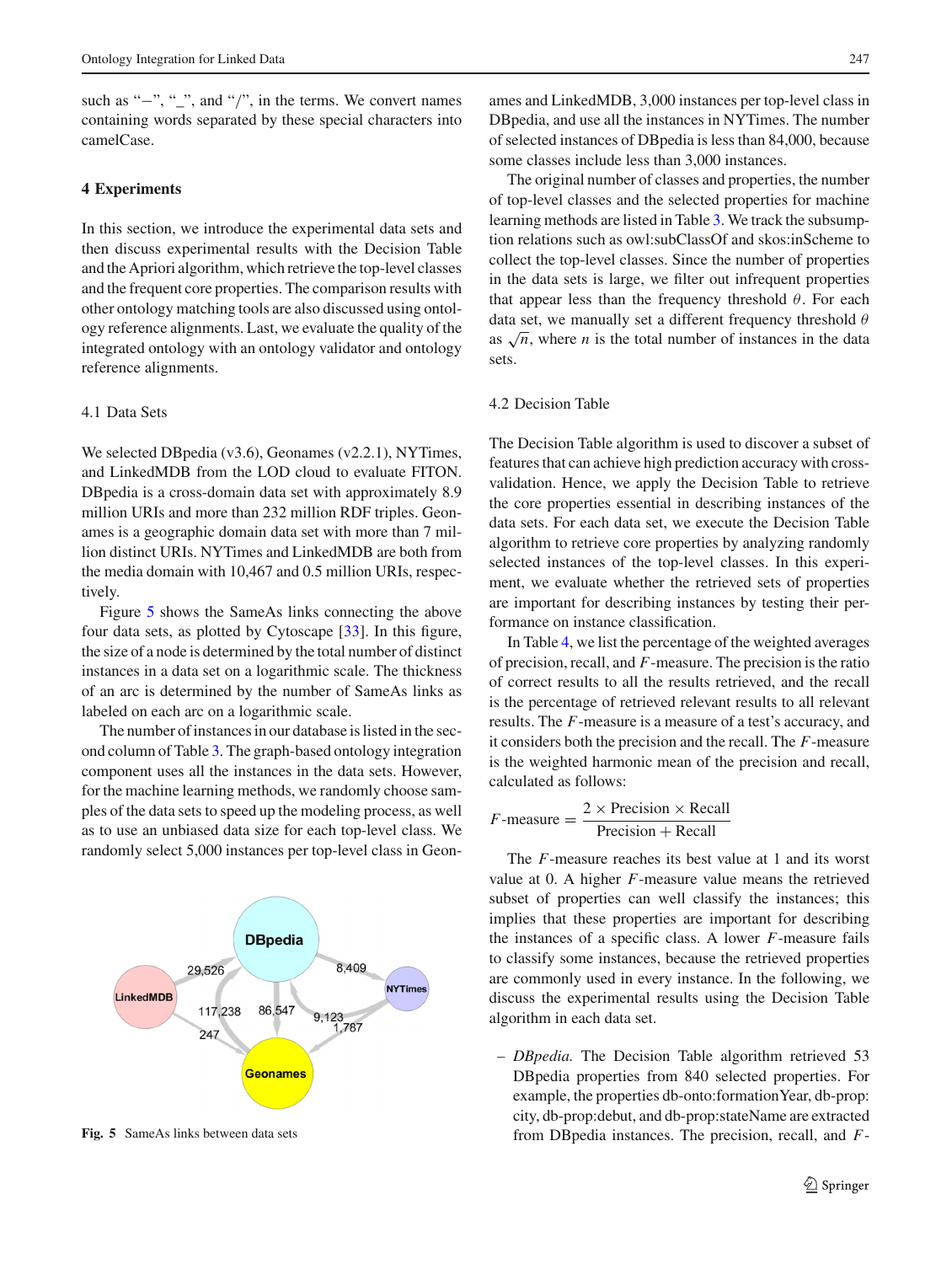<span id="page-11-1"></span><span id="page-11-0"></span>

| <b>Table 3</b> Data sets for<br>experiments | Data set       | Instances |                   |                |    |                      |       | Selected instances Classes Top-level classes Properties Selected properties |
|---------------------------------------------|----------------|-----------|-------------------|----------------|----|----------------------|-------|-----------------------------------------------------------------------------|
|                                             | DBpedia        | 3,708,696 | 64.460            | 241            | 28 |                      | 1,385 | 840                                                                         |
|                                             | Geonames       | 7,480,462 | 45,000            | 428            | 9  |                      | 31    | 21                                                                          |
|                                             | <b>NYTimes</b> | 10,441    | 10,441            | 5              | 4  |                      | 8     |                                                                             |
|                                             | LinkedMDB      | 694,400   | 50,000            | 53             | 10 |                      | 107   | 60                                                                          |
| <b>Table 4</b> Results for the              |                |           |                   |                |    |                      |       |                                                                             |
| Decision Table algorithm                    | Data set       |           | Average precision | Average recall |    | Average $F$ -measure |       | Retrieved properties                                                        |
|                                             | DBpedia        | 0.892     |                   | 0.821          |    | 0.837                |       | 53                                                                          |
|                                             | Geonames       | 0.472     |                   | 0.4            |    | 0.324                |       | 10                                                                          |
|                                             | <b>NYTimes</b> | 0.795     |                   | 0.792          |    | 0.785                |       | 5                                                                           |
|                                             | LinkedMDB      |           |                   |                |    |                      |       | 11                                                                          |

measure on DBpedia are 0.892, 0.821, and 0.837, respectively.

- *Geonames.* We retrieved 10 properties from 21 selected properties, such as geo-onto:alternateName, geo-onto: countryCode, and wgs84\_post:alt, etc. Since all the instances of Geonames are from the geographic domain, the Decision Table algorithm cannot well distinguish different classes with these commonly used properties. Hence, the evaluation results on Geonames are very low with 0.472 precision, 0.4 recall, and 0.324 *F*-measure.
- *NYTimes.* Among the 7 properties used in the data set, 5 of them are retrieved using the Decision Table algorithm. We retrieved skos:scopeNote, nyt:latest\_use, nyt:topicPage, skos:definition, and wg- s84\_pos:long. In NYTimes, only a few properties describe news articles and most of them are commonly used in every instance. The cross-validation test results with NYTimes are 0.795 precision, 0.792 recall, and 0.785 *F*-measure.
- *LinkedMDB.* The algorithm can correctly classify all the instances in LinkedMDB with 11 properties retrieved from 60 properties. In addition to commonly used properties such as foaf:page, and rfs:label, we also extracted some unique properties such as director\_directorid, mdb:writer\_writerid, md- b:performance\_performanceid, etc.

The experimental results show that the properties extracted from LinkedMDB can well distinguish the types of instances, because the properties are unique IDs of different types of instances. The performance of the classifications in DBpedia and NYTimes is lower because the retrieved properties contain commonly used properties. Since most of the instances in Geonames are described by common properties, the performance in predicting the types of instances is also low. We observed that the Decision Table either retrieves unique properties or commonly used properties, both of which are important for describing instances. Furthermore, instances of the same class type are consistently described by the retrieved properties. The Decision Table retrieves core properties in the data sets; therefore, it is necessary for FITON to create an integrated ontology.

## 4.3 Apriori

The Apriori algorithm is a classic algorithm for retrieving frequent itemsets based on the transaction data.We list representative examples of the top-level class and the corresponding set of properties that are retrieved by the Apriori algorithm. Furthermore, we analyze the performance of the algorithm in each data set with examples. For the experiment, we use the parameters for the upper and lower bound of minimum support as 1 and 0.2, respectively. We set the minimum confidence as 0.9. With a lower minimum support, we can retrieve more properties that frequently appear in the data.

We retrieve frequently appearing core properties using the Apriori algorithm. Some examples are listed in Table [5.](#page-12-0) The first column lists the experimental data sets, and the second column lists samples of the top-level classes in each data set. The third column lists some of the representative properties retrieved for each top-level class.

In DBpedia and LinkedMDB, we retrieved some unique properties in each class such as db-onto:kingdom, dbonto:family, mdb:actor\_name, and mdb:actor\_netflix- \_id. We can easily identify the class type with the unique properties of IDs in LinkedMDB, but we need combinations of unique properties to identify the class type in some types of DBpedia. From Geonames and NYTimes, we only retrieved commonly used properties in the data sets. It was difficult to predict the class type with high accuracy. From the instances of Geonames, we found the commonly used properties geo-onto:alternateName, wgs84\_pos:alt, and geoonto:countryCode. NYTimes has only a few properties, such as property wgs84\_pos:long in the nyt:nytd\_geo class and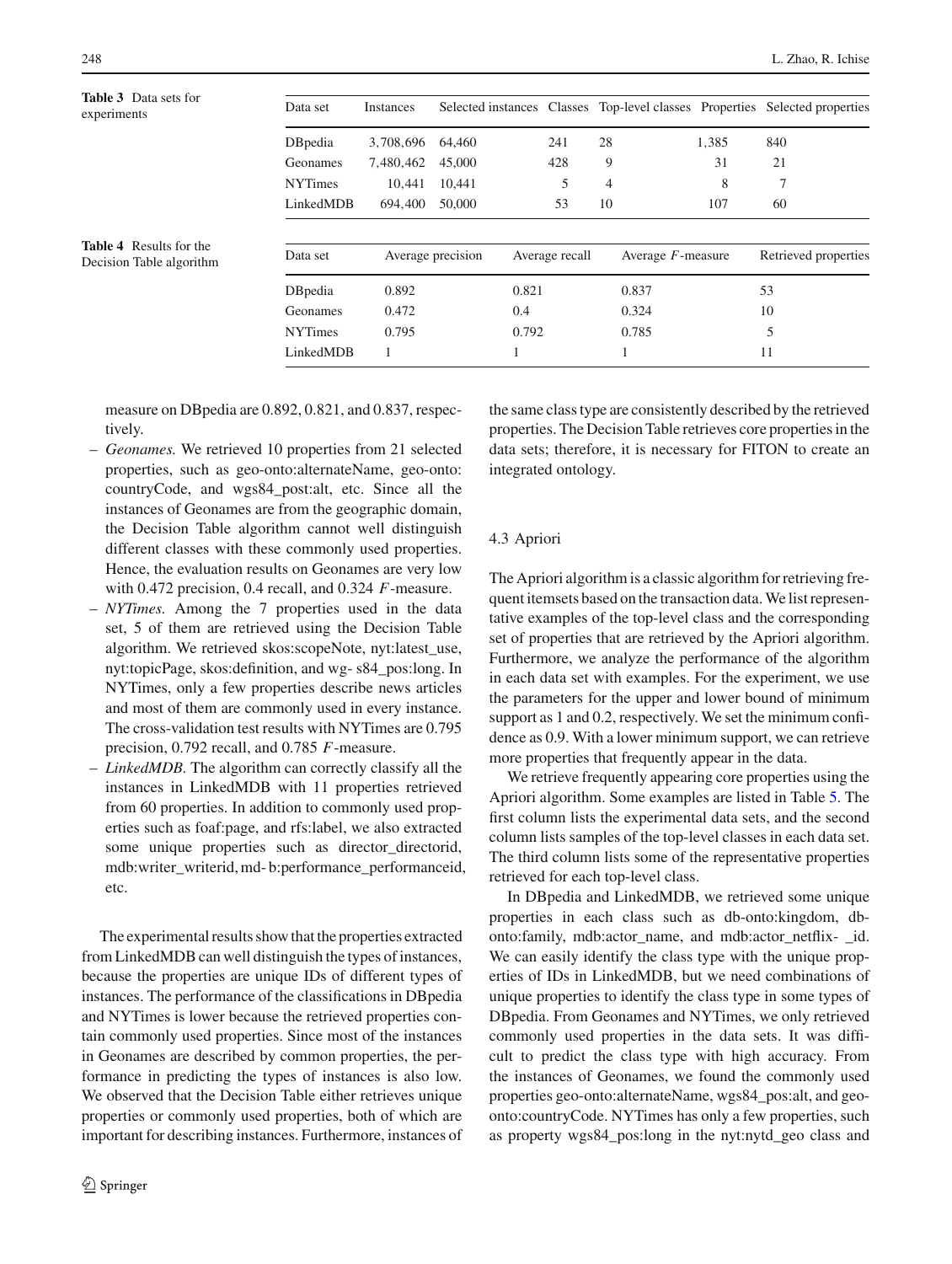<span id="page-12-0"></span>**Table 5** Examples of the retrieved properties with the Apriori algorithm

| Data set       | <b>Class</b>  | Properties                                             |
|----------------|---------------|--------------------------------------------------------|
| DBpedia        | dh:Event      | db-onto:place, db-prop:date, db-onto:related/geo.      |
|                | db:Species    | db-onto: kingdom, db-onto: class, db-onto: family.     |
|                | db:Person     | foaf:givenName, foaf:surname, db-onto:birthDate.       |
| Geonames       | geo-onto:P    | geo-onto:alternateName, geo-onto:countryCode           |
|                | geo-onto:R    | wgs84 pos:alt, geo-onto:name, geo-onto:countryCode.    |
| <b>NYTimes</b> | ny.t:nytd_geo | $wgs84_pos:long$                                       |
|                | nyt:nytd_des  | skos:scopeNote                                         |
| LinkedMDB      | mdb:actor     | mdb:performance, mdb:actor name, mdb:actor netflix id. |
|                | mdh:film      | mdb:director, mdb:performane, mdb:actor, dc:date.      |

property skos:scopeNote in the nyt:nytd\_des class, that are commonly used in every instance.

We retrieved frequent sets of properties in most of the cases except in the db:Planet class, because db:Planet contains 201 different properties for describing instances that are sparsely used. In addition, we retrieved only db-onto:title and rdfs:type from db:PersonFunction and only rdfs:type property from db:Sales. This is caused by the lack of descriptions in the instances: most of the instances in db:PersonFunction and db:Sales defined only the class information without other detailed descriptions.

The set of properties retrieved from each class implies that the properties are frequently used for the instance descriptions of the class. Hence, for each property *prop* retrieved from the instances of class *c*, we automatically added <*prop*, rdfs:domain, *c*> to assert that *prop* can be used for describing instances in class *c*. Therefore, we can automatically recommend the missing core properties for an instance based on its top-level class.

### 4.4 Comparison with Other Ontology Matching Tools

Many state-of-the-art ontology matching tools have been developed, but most of them accept only two ontologies as inputs. Furthermore, since these tools need ontologies for analysis, they cannot find alignments for data sets, such as NYTimes and LinkedMDB, that do not contain structured ontologies. Hence, we compare the alignments between DBpedia and Geonames with other ontology matching tools. The following two comparison experiments are conducted using DB-Geo alignments<sup>12</sup> and BLOOMS alignments<sup>[13](#page-12-2)</sup>.

## *4.4.1 Comparison with DB-Geo Alignments*

Since LOD schema alignments have no standard benchmark, an expert manually created some DB-Geo alignments between DBpedia and Geonames. The DB-Geo **Table 6** Comparison with DB-Geo alignment references

<span id="page-12-3"></span>

| DBpedia-Geonames | <b>AROMA</b> | <b>FITON</b> |
|------------------|--------------|--------------|
| Precision        | 0.18         | 0.64         |
| Recall           | 0.04         | 0.37         |
| $F$ -measure     | 0.07         | 0.47         |
|                  |              |              |

alignments contain 49 reference alignments, such as (dbonto:totalPopulation and geo-onto:population), (db-ont- o: location and geo-onto:location), (db-onto:Airport and geoonto:S.AIRP), and (db-onto:Mountain and geo-onto- :T.MT). We compare FITON with the AROMA [\[7\]](#page-17-33) ontology matching system, which can find alignments between DBpedia and Geonames.

The AROMA system uses association rule mining on the data for matching ontologies [\[7](#page-17-33)]. AROMA found 11 alignments between DBpedia and Geonames, where only 2 were correct alignments. As shown in Table [6,](#page-12-3) the precision, recall, and *F*-measure of the AROMA system are 0.18, 0.04, and 0.07, respectively. FITON found alignments with 0.64 precision, 0.37 recall, and 0.47 *F*-measure. We found 28 alignments in total, where 18 of them were correctly matched. The experimental results show that FITON performs much better than the AROMA system.

In some cases, we found correct matches, but some of them were categorized as incorrect mappings according to the manual alignments because of the misuses of the schemas in the real data. For example, in the reference alignments, db-onto:totalPopulation is matched to geoonto:population, but db-onto:totalPopulation never appears in the DBpedia data set. In fact, the population is described with other properties, such as db-onto:populationTotal, dbprop:populationEstimate, and db-prop:population. FITON successfully grouped these properties with geo-onto: population.

## *4.4.2 Comparison with BLOOMS Alignments*

The BLOOMS ontology matching approach utilizes the Wikipedia category hierarchy and constructs BLOOMS

<sup>12</sup> <http://ri-www.nii.ac.jp/~lihua/Alignments.xlsx>

<span id="page-12-2"></span><span id="page-12-1"></span><sup>13</sup> <http://wiki.knoesis.org/index.php/BLOOMS>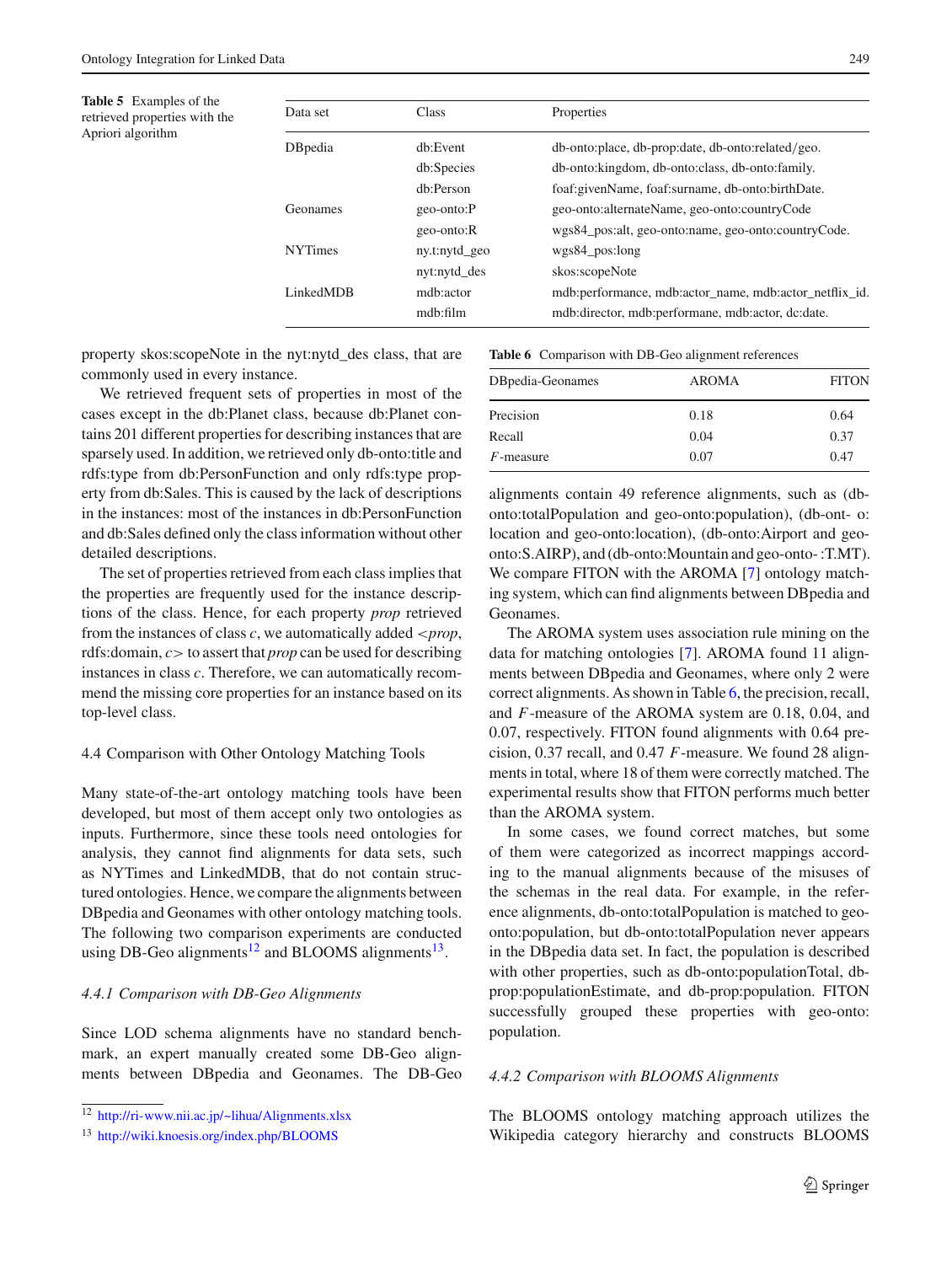forests to find alignments between two ontologies [\[15](#page-17-34)]. For evaluation, BLOOMS provides 48 reference alignments between DBpedia and Geonames. BLOOMS matched the geo-onto:SpatialThing to most of the DBpedia ontology classes. This result means BLOOMS matched all the geographic information in the DBpedia ontology classes to geo-onto:SpatialThing. However, in DB-Geo alignments, we matched the ontologies with more specific geographic feature codes. Hence, to compare the alignment results with BLOOMS and other systems with BLOOMS alignments, we assume all the feature codes of geonames are subclasses of geo-onto:SpatialThing.

According to [\[15\]](#page-17-34), only S-Match [\[11\]](#page-17-35) can find ontology alignments between DBpedia and Geonames, while RiMOM [\[22](#page-17-36)] causes errors and all other systems including BLOOMS failed to find ontology alignments. The failure in ontology alignment is caused by ontologies that have ambiguous meaning of the concepts or the absence of corresponding concepts in the target data set. However, FITON can find alignments for poorly structured data sets by analyzing the contents of the interlinked instances. In Table [7,](#page-13-0) we list the results of BLOO- MS, RiMOM, and S-Match from the evaluation results in  $[15]$ . The precision of FITON is 0.65, which is approximately 3 times the precision of S-Match: this means 65% of the found alignments are correct with FITON. However, the recall is lower than that of S-Match, where S-Match can find all the alignments used in the evaluation. The *F*measure of FITON and S-Match is the same, 0.37.

## 4.5 Evaluation of the Integrated Ontology

The final integrated ontology contains 135 classes and 453 properties that are grouped into 87 and 97 groups, respectively. In this section, we evaluate the integrated ontology using the OOPS! ontology validator and evaluate the quality using the ontology reference alignments created by an ontology expert.

#### *4.5.1 Evaluation with OOPS! validator*

The OOPS! (OntOlogy Pitfall Scanner!) analyzes whether an ontology contains anomalies or pitfalls [\[31\]](#page-17-31). Currently, they use 29 pitfalls from four dimensions, such as human

**Table 7** Comparison with BLOOMS alignments

<span id="page-13-0"></span>

| Geonames-DB pedia | Alignments from BLOOMS |                   |       |         |
|-------------------|------------------------|-------------------|-------|---------|
|                   | <b>FITON</b>           | <b>BLOOMS</b>     | RiMOM | S-Match |
| Precision         | 0.65                   | $\mathbf{\Omega}$ | err   | 0.23    |
| Recall            | 0.26                   | $\mathbf{0}$      | err   |         |
| $F$ -measure      | 0.37                   | N/A               | N/A   | 0.37    |

understanding, logical consistency, modeling issues, and real-world representation. We validated the integrated ontology constructed from previous work [\[38\]](#page-17-11) and this improved FITON using the OOPS! validator. We did not perform any optimization on FITON for the evaluation with OOPS!.

The OOPS! detected 55 missing ranges, 9 missing domains, and different naming criteria pitfalls from the integrated ontology in our previous work. However, we did not detect any of these pitfalls in our current work, because we automatically added ranges, domains, and naming mistakes in the integrated ontology constructor component. In fact, we found 26 missing domains and automatically added the domain info by analyzing the object values. This finding shows that OOPS! did not detect all the missing domains of the properties.

With the integrated ontology constructor component, we successfully removed the pitfalls caused by missing domains, missing ranges, and inconsistent naming criteria. The domain information can help users to understand the relations between properties and classes, and the range information can help us to easily validate or add values for properties.

#### *4.5.2 Evaluation with Ontology Reference Alignments*

The quality of the integrated ontology is evaluated with the ontology reference alignments created by an expert familiar with the LOD data sets. The expert created alignments among DBpedia, Geonames, LinkedMDB, and NYTimes.

As shown in Table [8,](#page-13-1) the precision reaches 1 for the alignments of DBpedia-LinkedMDB, LinkedMDB-NYTimes, and Geonames-NYTimes. For DBpedia-Geo- names and DBpedia-NYTimes we found some incorrect alignments, but we could not get any alignment for LinkedMDB-Geonames. The system performs best while finding the alignments between DBpedia and Geonames. One of the reasons is that most of the links are between DBpedia and Geonames, as shown in Fig. [5,](#page-10-1) while only 247 links are between Linked-MDB and Geonames, which is not sufficient number of links to find correct alignments.

**Table 8** Evaluation of the integrated ontology

<span id="page-13-1"></span>

| Data pair          | Precision | Recall   | $F$ -measure |
|--------------------|-----------|----------|--------------|
| DBpedia-Geonames   | 0.64      | 0.37     | 0.47         |
| DBpedia-LinkedMDB  |           | 0.1      | 0.2          |
| DBpedia-NYTimes    | 0.93      | 0.02     | 0.04         |
| LinkedMDB-NYTimes  |           | 0.07     | 0.13         |
| LinkedMDB-Geonames | $\theta$  | $\Omega$ | n/a          |
| Geonames-NYTimes   |           | 0.04     | 0.08         |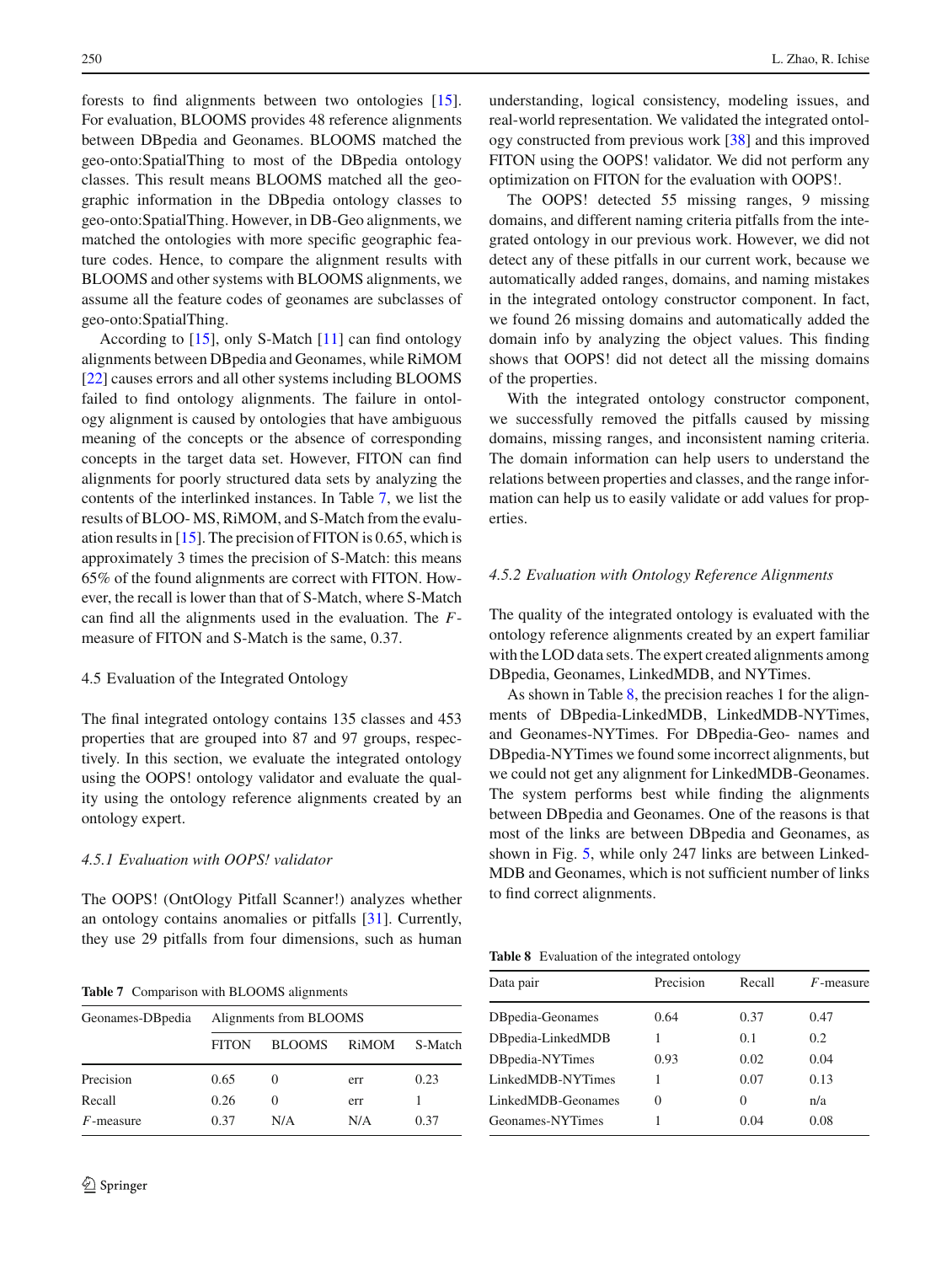Since no statistics are available on the number of missing SameAs links among these data sets, it is difficult to judge how many links among data sets are necessary for FITON to perform effectively. However, according to the existing SameAs links in the data sets, FITON can perform well when at least 4% of the instances in the smaller data set are linked to the other data set. In addition, even with no direct links between LinkedMDB and NYTimes, FITON can perform well with the indirect links through DBpedia.

Since we only analyzed the interlinked instances for finding alignments, we cannot find alignments if no links or too few links exist between instances. Therefore, the recall is low between most of the data set pairs. Although it cannot find some alignments that the expert created, FITON could find some alignments that the expert did not discover. For example, nyt:nytd\_geo, mdb-movie:country, geoonto:A.PCLI, geo-onto:A.PCLD, and db-onto:Country are integrated as the members of ex-onto:Country with FITON. In the ontology enrichment process, FITON added the label "country" as the annotation of ex-onto:Country, which is the default annotation definition of db-onto:Country. Therefore, the users can easily understand that all the integrated classes represent countries. However, the expert could not discover that geo-onto:A.PCLI and geo-onto:A.PCLD are used to represent countries in Geonames, because these two feature codes have no annotation.

The expert could only match the given ontologies, but some of the ontology entities might be mistakenly used in the real data. For example, as listed in Table [9,](#page-14-1) among the 7 different properties that indicate the birthday of a person, only the property "db-onto:birthDate" has the domain definition with the class db-onto:Person and has the highest frequency of usage that appeared in 287,327 DBpedia instances. The second column in Table [9](#page-14-1) represents the number of distinct instances using the property listed in the first column. From the definitions of the properties and the number of instances that contain the corresponding properties, we can assume that properties except "db-onto:birthDate" are mistakenly used when the data providers publish the DBpedia data. The property "db-onto:birthDate" is well defined

**Table 9** Predicates grouped in ex-prop:birthDate

<span id="page-14-1"></span>

| Property            | Number of instances | rdfs:domain    |
|---------------------|---------------------|----------------|
| db-onto:birthDate   | 287,327             | db-onto:Person |
| db-prop:datebirth   | 1,675               | N/A            |
| db-prop:dateofbirth | 87,364              | N/A            |
| db-prop:dateOfBirth | 163,876             | N/A            |
| db-prop:born        | 34,832              | N/A            |
| db-prop:birthdate   | 70,630              | N/A            |
| db-prop:birthDate   | 101,121             | N/A            |

with rdfs:domain and has the highest usage in the DBpedia instances. Therefore, we suggest "db-onto:birthDate" as the standard property to represent the birthday of a person, and correct the other properties with this standard property. Using FITON, we can integrate heterogeneous ontologies and also recommend standard ontology entities so that we can validate whether the ontologies are correctly used in the data.

It is time-consuming to find alignments for the data sets, especially for DBpedia, which has hundreds of classes and thousands of properties. Furthermore, it was impossible for the expert to find alignments of the heterogeneous ontologies. Therefore, FITON can dramatically decrease the time cost for finding the ontology alignments.

## <span id="page-14-0"></span>**5 Discussion**

In this section, we discuss possible applications with the graph patterns extracted by FITON and with the integrated ontology.

#### 5.1 Discovering Missing Links with Graph Patterns

The graph-based ontology integration component retrieved 13 different graph patterns from the *SameAs* Graphs listed in Fig. [6](#page-15-0) [\[37](#page-17-17)]. The labels of nodes M, D, N, and G represent the data sets LinkedMDB, DBpedia, NYTimes, and Geonames, respectively. The number on the right side of each graph pattern is the number of SameAs Graphs and is used to decide the frequency threshold for refining the sets of *PO* pairs.

The type of instances shared by the four data sets is Country. The integrated class that represents Country is ex-onto:Country, which consists of geo-ontoA.PCLI, geoonto:A.PCLD, mdb:country, nyt:nytd\_geo, and db-onto: Country. As we can see in Fig.  $6$ , the graph patterns  $GP<sub>9</sub>$ ,  $GP_{10}$ ,  $GP_{11}$ , and  $GP_{12}$  are sub-graphs of  $GP_{13}$ . However,  $GP<sub>13</sub>$  is not a complete graph and has missing links between (M, N) and (M, D). Hence, with ex-onto:Country, we can link the missing links of countries among these four data sets. We can also add missing links for all the other incomplete graph patterns, such as  $GP_5$ ,  $GP_6$ ,  $GP_7$ , and  $GP_8$ .

#### 5.2 Discovering Missing Links with Integrated Ontology

Here, we show two examples, shown in Table [10,](#page-15-1) that can find missing SameAs links with the integrated ontology. The first example finds the missing links for island instances between DBpedia and Geonames. Here, db-onto:Island and geo-onto:T.ISL are used for island instances in DBpedia and Geonames, respectively. Example 1 in Table [10](#page-15-1) shows a SPARQL query to find the same islands that have the same name in DBpedia and Geonames. In total, we retrieved 509 links, among which 97 existing links are from DBpedia to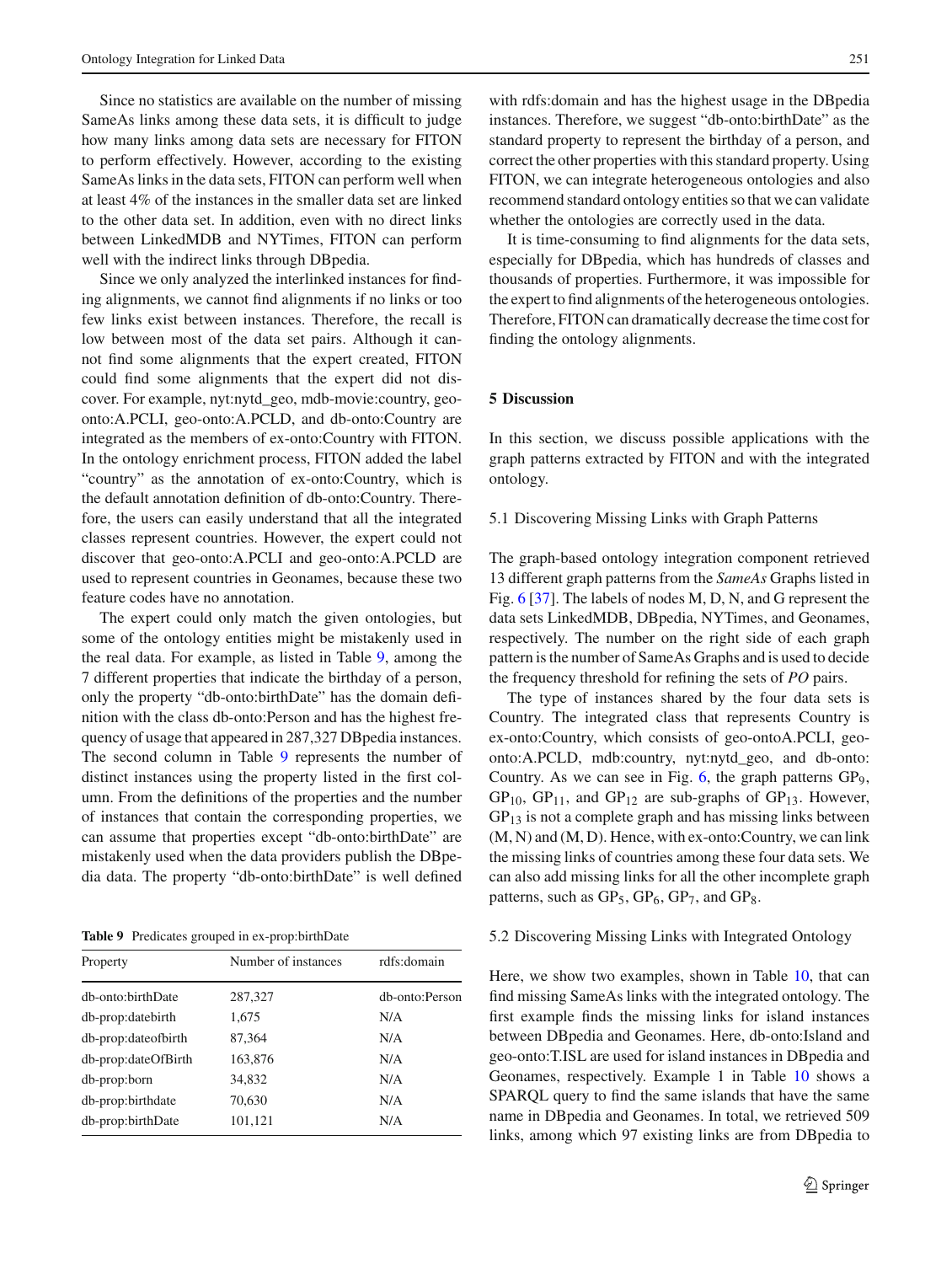## <span id="page-15-0"></span>**Fig. 6** SameAs graph patterns



**Table 10** Finding missing links

<span id="page-15-1"></span>Example 1: Link Islands

SELECT DISTINCT ?geo ?db ?string where { ?geo geo-onto:featureCode geo-onto:T.ISL.

?geo ?gname ?string.

ex-onto:name ex-prop:hasMemberProperties ?gname.

?db rdf:type db-onto:Island.

ex-onto:name ex-prop:hasMemberProperties ?dname. ?db ?dname ?string. }

Example 2: Link Countries

SELECT DISTINCT ?geo ?db

where {

ex-onto:name ex-prop:hasMemberProperties ?gname. { ?geo geo-onto:featureCode go-onto:A.PCLI. } UNION { ?geo geo-onto:featureCode geo-onto:A.PCLD. } ?geo ?gname ?string. ?db rdf:type db-onto:Country. ex-onto:name ex-prop:hasMemberProperties ?dname. ?db ?dname ?string. }

Geonames, 211 links are from Geonames to DBpedia, and 90 bidirectional links are between DBpedia and Geonames. Hence, we discovered 291 missing links that have the same island name.

The second example finds missing links for country instances. The class db-onto:Country is integrated with geoonto:A.PCLI and geo-onto:A.PCLD. With the SPARQL query in Example 2 in Table [10,](#page-15-1) we retrieved 663 links, including 221 existing SameAs links. Among the existing links 30 are from DBpedia to Geonames, 220 are from Geonames to DBpedia, and 29 links are bidirectional links. As a result, we discovered 442 new links for countries with exact matching on the names.

The above SPARQL examples show that we can find missing links with the integrated ontology using exact matching on the labels of instances. If we can analyze the labels with similarity string matching, we could discover more links with the integrated ontology. However, the SPARQL endpoint currently does not support a similarity matching query.

5.3 More Answers with the Integrated Ontology

The heterogeneous ontologies make it difficult to find proper properties to construct a SPARQL query. However, the integrated ontology grouped all kinds of properties used in real data sets, including properties that are not defined in the ontology. Hence, we can discover more query results simply using the classes and properties in the integrated ontology. Here, we discuss the two SPARQL examples shown in Table [11.](#page-16-2) We selected two questions from the QALD-1 Open Challenge. [14](#page-15-2)

<span id="page-15-2"></span><sup>14</sup> <http://www.sc.cit-ec.uni-bielefeld.de/qald-1>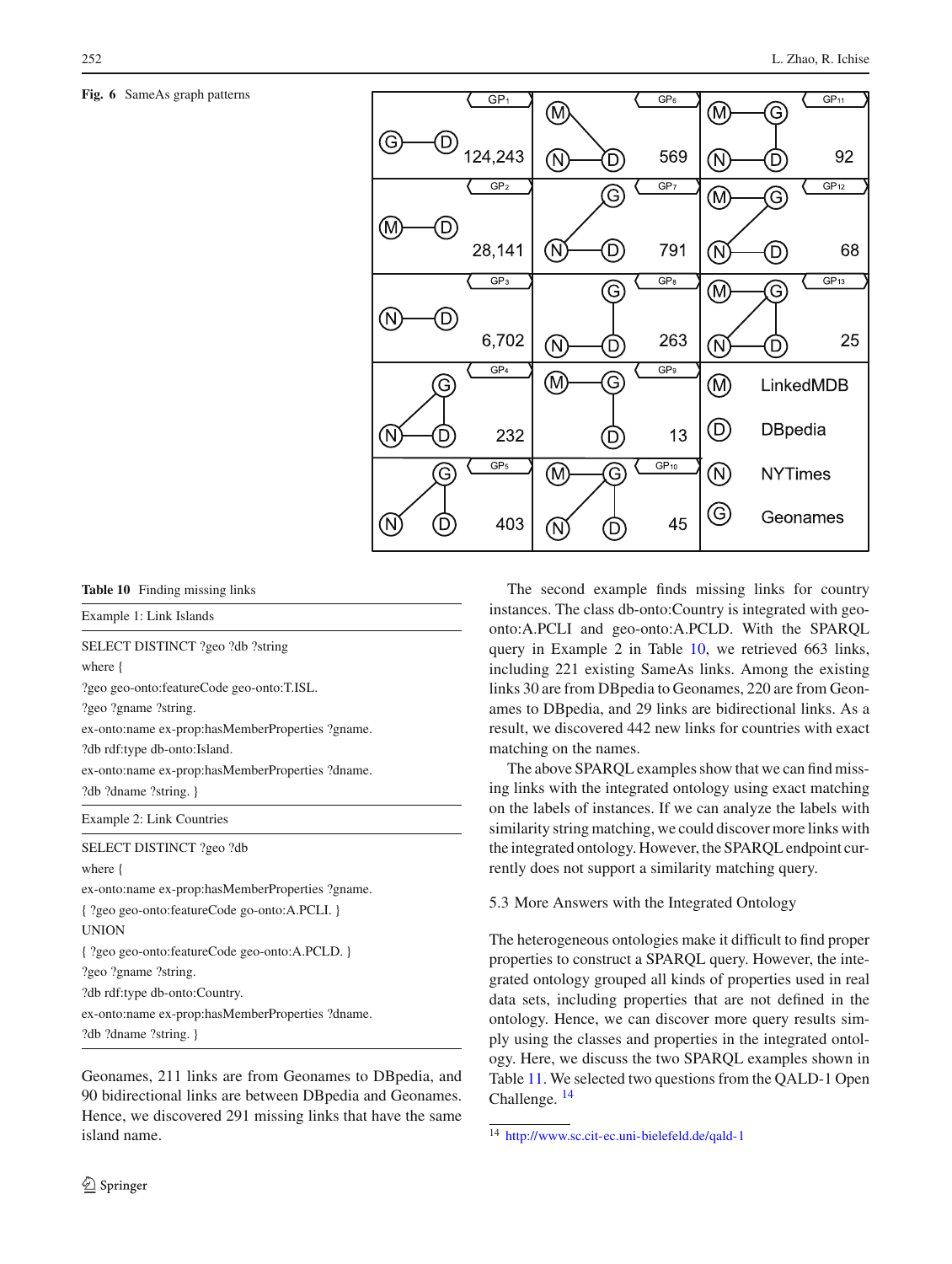<span id="page-16-2"></span>

| <b>Table 11 SPARQL examples</b><br>from QALD-1 Open Challenge | <b>Standard Query</b>                                        | Query with the Integrated Ontology                         |  |  |
|---------------------------------------------------------------|--------------------------------------------------------------|------------------------------------------------------------|--|--|
|                                                               | Give me all the cities with more than 10,000,000 inhabitants |                                                            |  |  |
|                                                               | SELECT DISTINCT ?uri ?string                                 | SELECT DISTINCT ?uri ?string                               |  |  |
|                                                               | WHERE {                                                      | WHERE {                                                    |  |  |
|                                                               | ?uri rdf:type db-onto:City.                                  | ?uri rdf:type db-onto:City.                                |  |  |
|                                                               |                                                              | ex-onto: population ex-prop: has Member Properties ? prop. |  |  |
|                                                               | ?uri db-prop: population Total?inhabitants.                  | ?uri ?prop ?inhabitants.                                   |  |  |
|                                                               | FILTER (?inhabitants $> 10000000$ ).                         | FILTER (?inhabitants $> 10000000$ ).                       |  |  |
|                                                               | OPTIONAL { ?uri rdfs:label ?string.                          | OPTIONAL { ?uri rdfs:label ?string.                        |  |  |
|                                                               | FILTER $(\text{lang}(?string) = 'en')$ }                     | FILTER $(\text{lang}(?string) = 'en')$ }                   |  |  |
|                                                               | How tall is Claudia Schiffer?                                |                                                            |  |  |
|                                                               | SELECT DISTINCT ?height                                      | SELECT DISTINCT ?height                                    |  |  |
|                                                               | WHERE {                                                      | WHERE {                                                    |  |  |
|                                                               | res:Claudia_Schiffer db-onto:height ?height.                 | ex-onto: height ex-prop: has Member Properties ?hprop      |  |  |
|                                                               |                                                              | res: Claudia_Schiffer ?hprop ?height. }                    |  |  |

The first query is to find the cities that have a population of more than 10 million. The SPARQL query on the left side is the standard one given by the QALD-1 Open Challenge, which utilizes the db-onto:City class and the standard property db-prop:populationTotal. The query on the right side uses all the population properties used in the real DBpedia. As a result, we retrieved 20 distinct cities with our SPARQL query, in comparison with only 9 cities retrieved with the standard query.

The second query is to answer the height of Claudia Schiffer. With the standard property db-onto:height, we can retrieve the answer of 1.8(m). However, with our integrated ontology, which consists of db-onto:height, dbprop:height, db-prop:heightIn, db-prop:heightFt, and dbonto:Person/height, we found one more answer, 180.0 (centimeter), which uses a different measurement unit.

Since we integrated properties that are not defined in the ontologies, although commonly used in real data sets, we can retrieve more answers with the integrated ontology. Hence, it is helpful for discovering more related answers with simple queries.

## <span id="page-16-1"></span>**6 Conclusion and Future Work**

In this paper, we introduced FITON, which constructs an integrated ontology for Semantic Web developers. The framework consists of three main components: graph-based ontology integration, machine-learning-based approach, and integrated ontology constructor. The graph-based ontology integration component retrieves related ontology classes and properties by analyzing the graph patterns of the interlinked instances. This component reduces the heterogeneity of ontologies in the LOD cloud. The integrated ontology contains top-level classes and frequent core properties retrieved from the machine-learning-based approach. This component helps Semantic Web application developers to more easily find core properties used for a specific instance. We also enriched the integrated ontology with annotations, domain, and range information, and validated it during the ontology construction process. With the integrated ontology, we can also detect misuses of the ontologies in data sets and recommend core properties for describing instances. Furthermore, we can detect missing links using the integrated ontology and use it for QA systems to retrieve more related results.

In future work, we would like to compare FITON with other latest state-of-the-art ontology alignment tools such as BLOOMS+ [\[16](#page-17-37)], which is an improved version of BLOOMS. However, BLOOMS+ is not publicly available and the developers have only provided comparison results of linked data sets with PROTON ontology. Hence, it is difficult to compare the newer version with FITON. We will perform a comparison between FITON and BLOOMS+ when that tool is available. We will also work on a link discovery system that can utilize the integrated ontology to find missing links in linked data sets. By iteratively feeding discovered missing links to the data sets, we can update the integrated ontology with newly linked instances. Moreover, we can retrieve more missing links by applying similarity matching methods on the object values in the link discovery process.

**Open Access** This article is distributed under the terms of the Creative Commons Attribution License which permits any use, distribution, and reproduction in any medium, provided the original author(s) and the source are credited.

#### **References**

<span id="page-16-0"></span>1. Agrawal R, Srikant R (1994) Fast algorithms for mining association rules. In: Proceedings of the 20th international conference on very large data, bases, pp 487–499